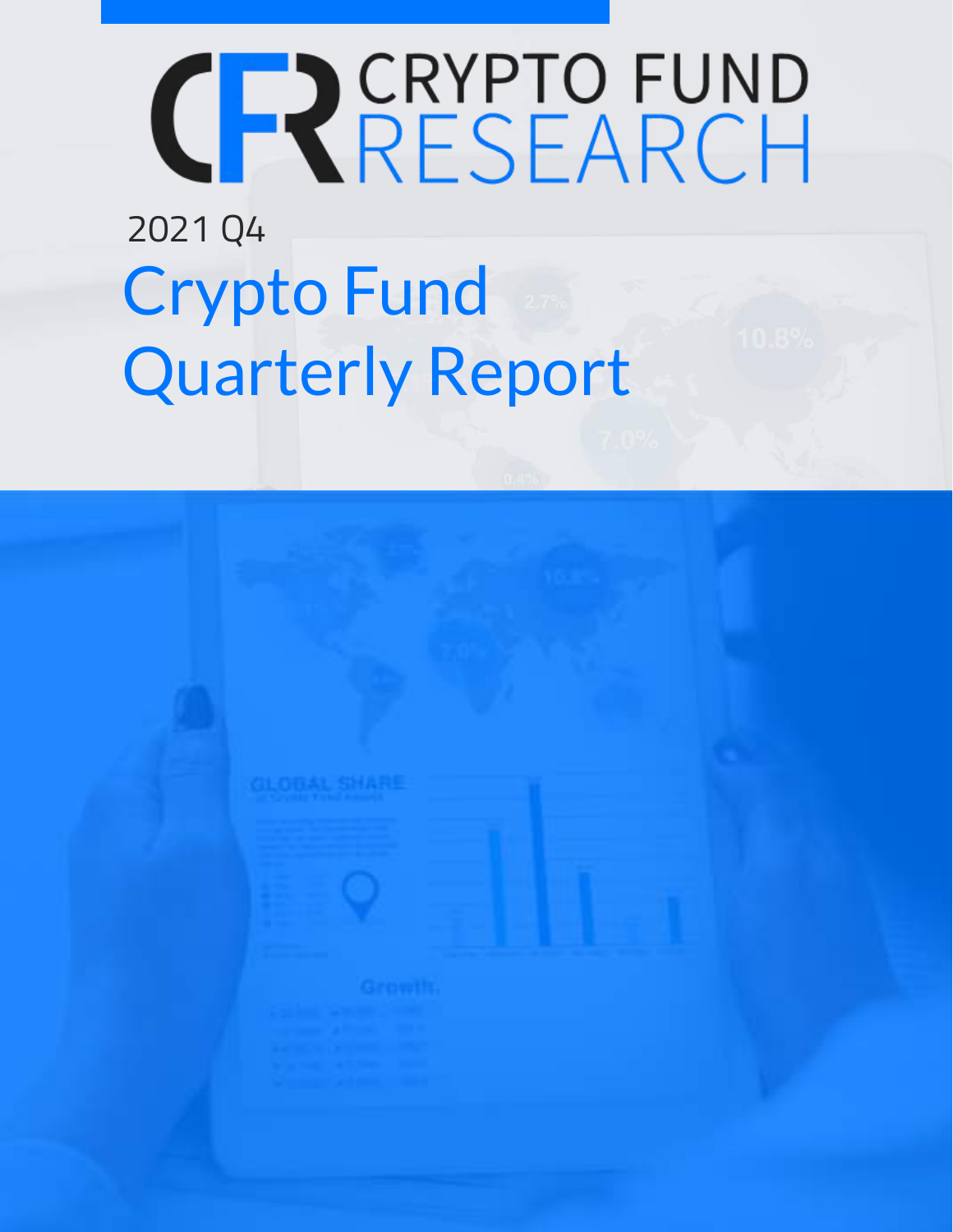

### Table of **Contents**

| <b>Introduction</b>                                                  | 3  |
|----------------------------------------------------------------------|----|
| <b>Chapter 1:</b><br><b>Crypto Fund Industry Overview</b>            | 4  |
| <b>Chapter 2:</b><br><b>Crypto Fund Performance Data and Metrics</b> | 12 |
| <b>Chapter 3:</b><br><b>Crypto Fund Survey Results</b>               | 18 |
| <b>About the Report</b>                                              | 27 |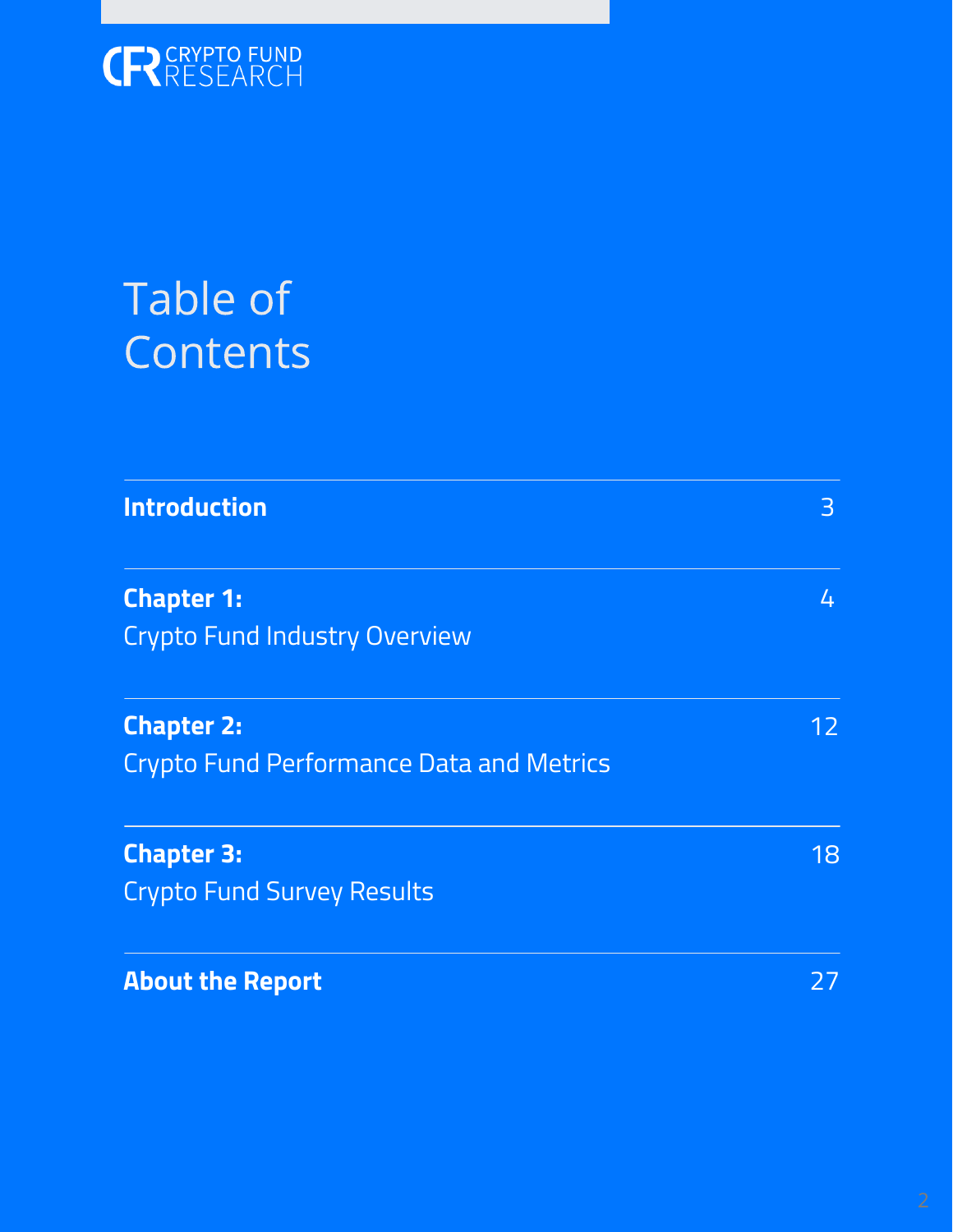### <span id="page-2-0"></span>Introduction

Crypto Fund Quarterly Report Q4 2021

#### Purpose

Crypto Fund Research's quarterly crypto fund reports provide a snapshot of the industry at quarter's end, as well as a detailed look at industry trends across time. We hope the quantitative data and related insights provided by these reports play a positive role in continuing to improve the crypto fund industry's transparency and provide useful metrics for crypto funds and other participants to benchmark their growth, operations, and best-practices.

In the interest of providing the broadest possible coverage, the report covers crypto hedge funds, venture funds, hybrid funds, private equity funds, fund of funds, and passive funds. Where not otherwise noted, the term "crypto fund" is used in a manner inclusive of this wide variety of fund types.

#### Market Overview

As of the end of Q4, 2021 there were more than 860 crypto funds across the globe with primary offices in more than 80 countries. The pace of new fund launches began to accelerate in the first quarter of 2021, and this trend continued during the rest of 2021 as new fund launches outpaced fund closures for six consecutive quarters.

Crypto funds returned 12.2% in Q4 - more than double the 5.7% return of Bitcoin. Crypto funds returned 154% in 2021 compared to 59.7% for Bitcoin.

#### In the News

#### The Bad

Despite a strong year in terms of fund flows and fund performance, crypto funds did suffer losses in the final month of 2021 as Bitcoin and other cryptocurrencies fell.

#### The Good

- Q4 saw the launch of several large crypto venture funds including Paradigm's \$2.5 billion fund.
- The first U.S. Bitcoin-linked ETF, the ProShares Bitcoin Strategy, was launched.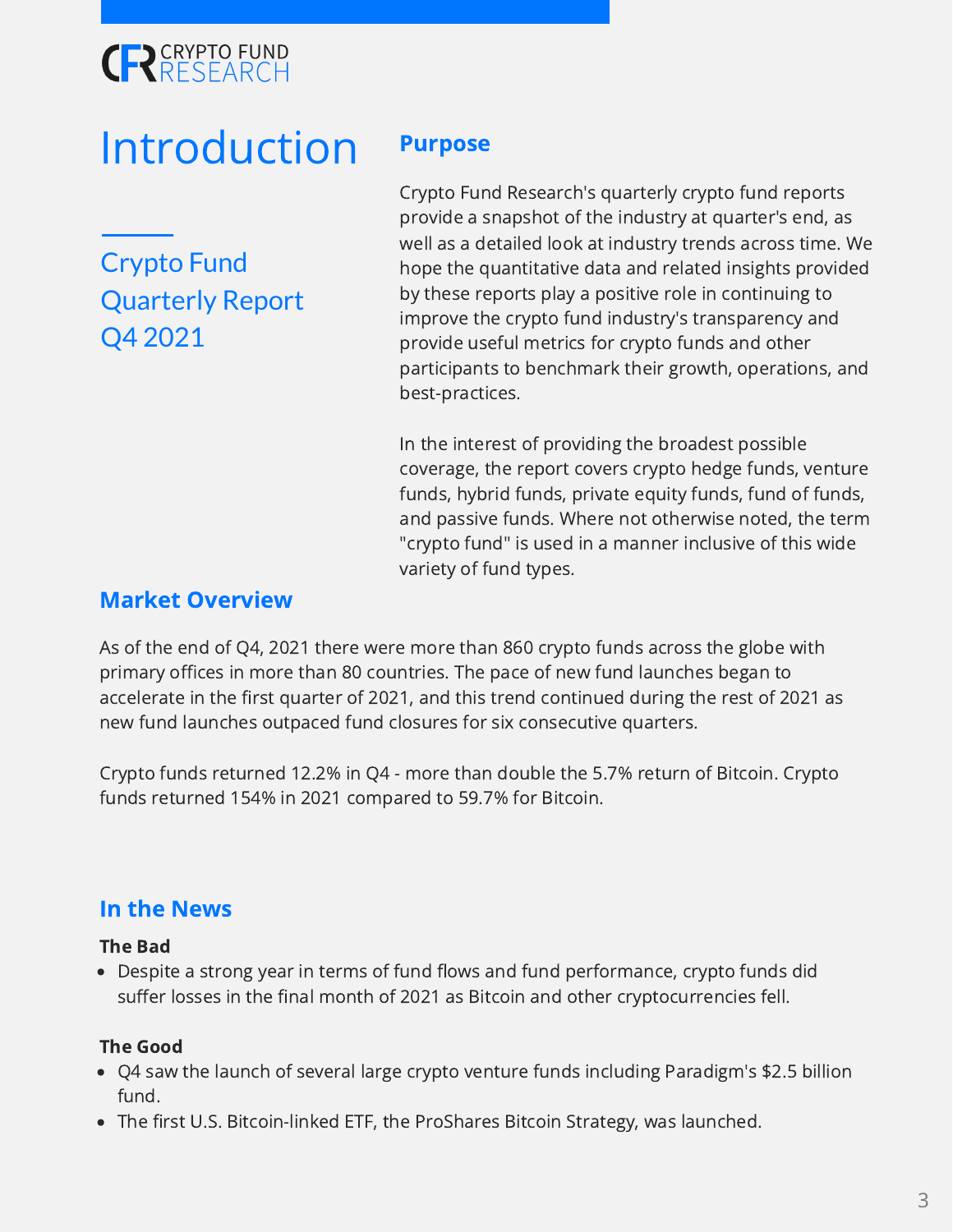#### <span id="page-3-0"></span>Crypto Fund Industry Overview



For the sixth consecutive quarter, the number of new crypto fund launches exceeded the number of funds closing down. We expect this trend to continue as long as prices in cryptocurrencies remain strong.



Crypto Fund Launches vs. Closures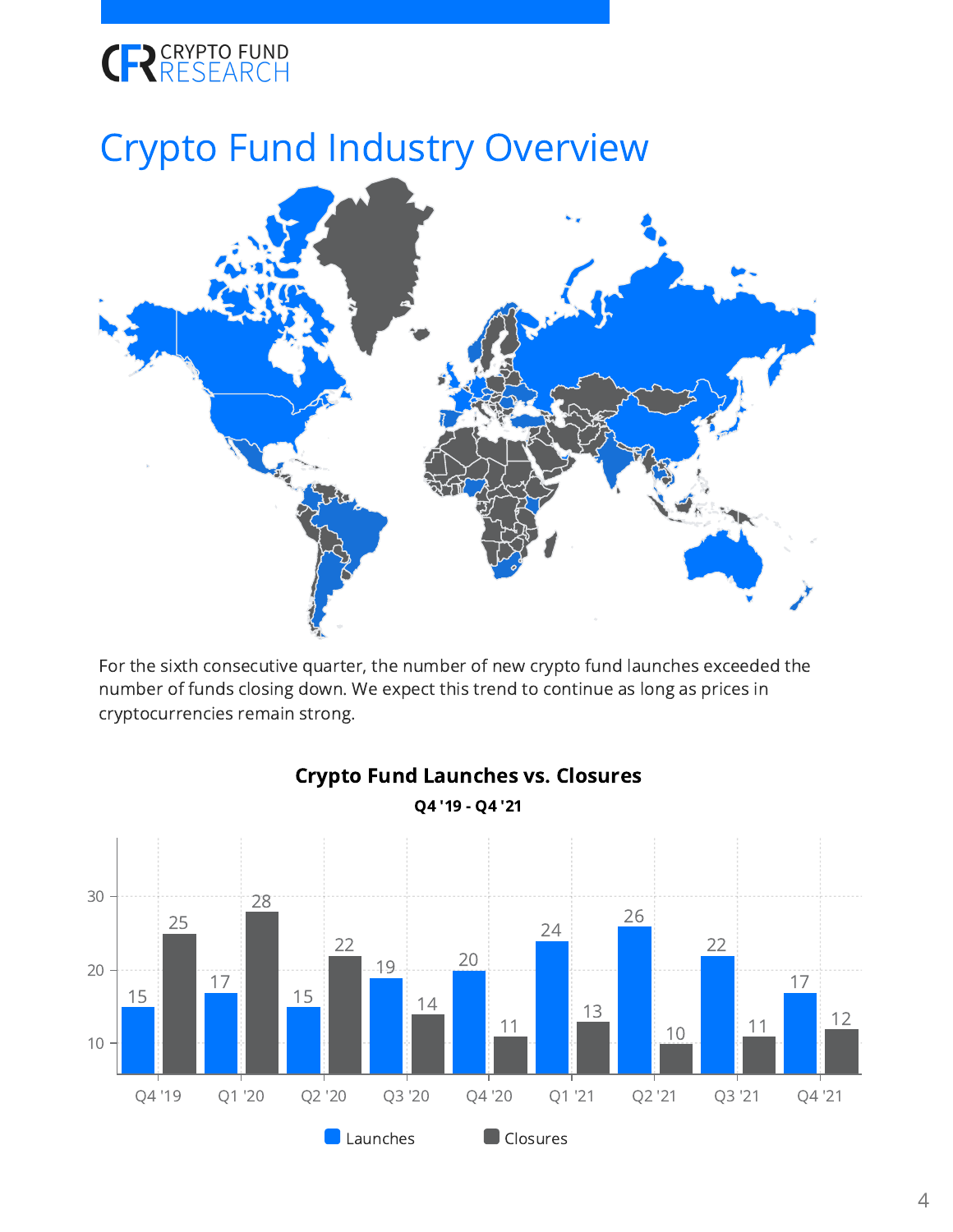#### Crypto Fund Industry Overview

Just over half of all crypto funds are based in North America - most in the US. Europe and Asia are each home to around 20% of funds.

However, it's important to note that crypto funds tend to be more likely to have "distributed" workforces than traditional funds.

A 2021 survey of crypto funds by [Crypto](https://cryptofundresearch.com/2021-crypto-fund-survey/) Fund Research found that rather than maintaining one or more physical offices, 27% of funds do not rely on a physical office and instead have employees working from home or other locations around the world.

While the majority of crypto funds have a primary office location in the US, less than 20% are



technically domiciled there (as a Delaware company, for example). For a variety of tax, legal, and regulatory reasons, the Cayman Islands and the British Virgin Islands are the predominant offshore legal domiciles for crypto funds. Together these offshore locales are the domicile for 49% of crypto funds. This is relatively consistent with studies of traditional hedge funds that have found about one third are domiciled offshore with only 20% domiciled in the US.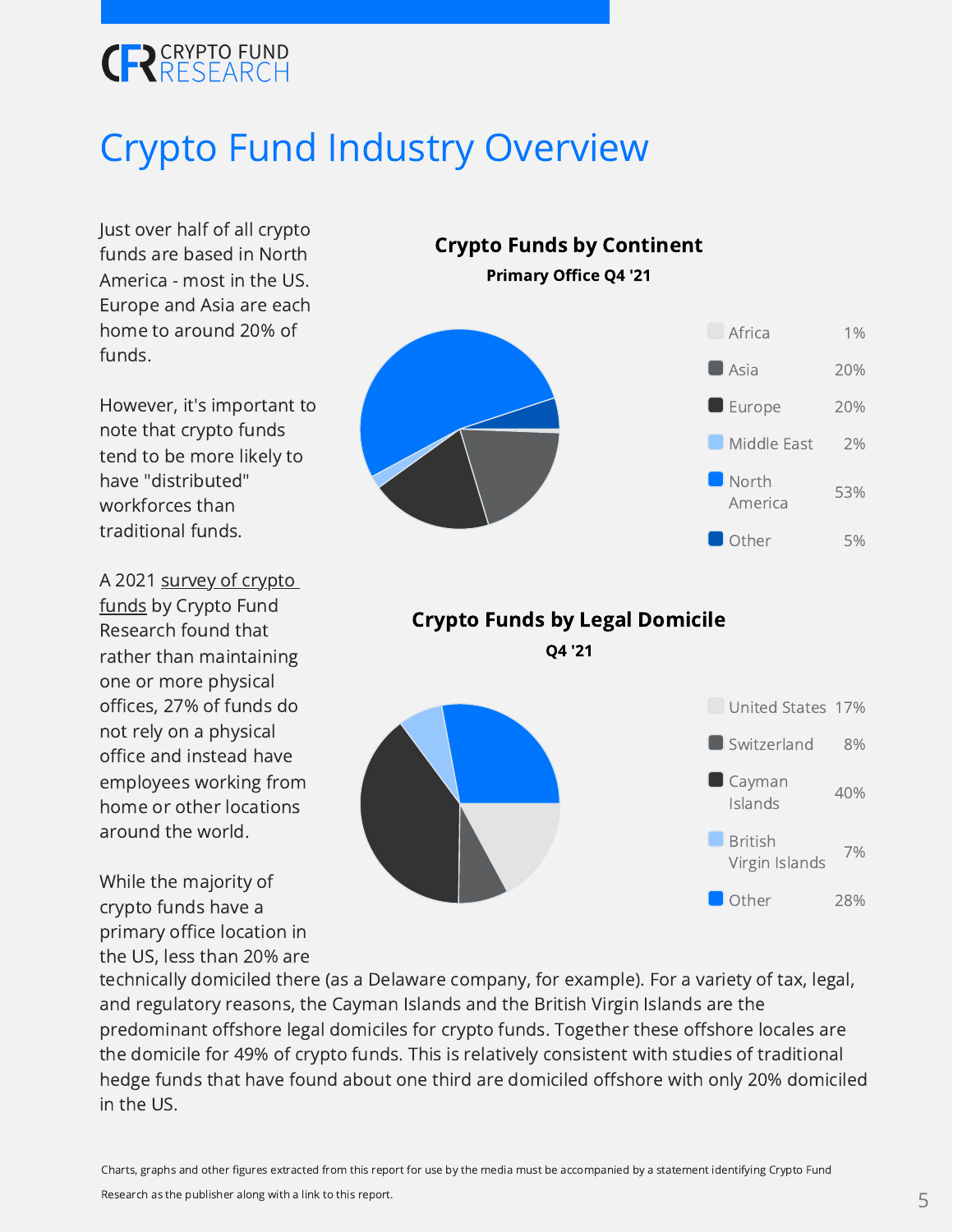

#### Crypto Fund Industry Overview

The majority of crypto funds can be broadly categorized as venture funds, followed closely by crypto hedge funds.



Crypto fund assets under management (AUM) climbed to \$69.7 billion in Q4, a gain of more than \$10 billion over Q3. Much of this gain is attributable to investor flows into crypto venture funds.

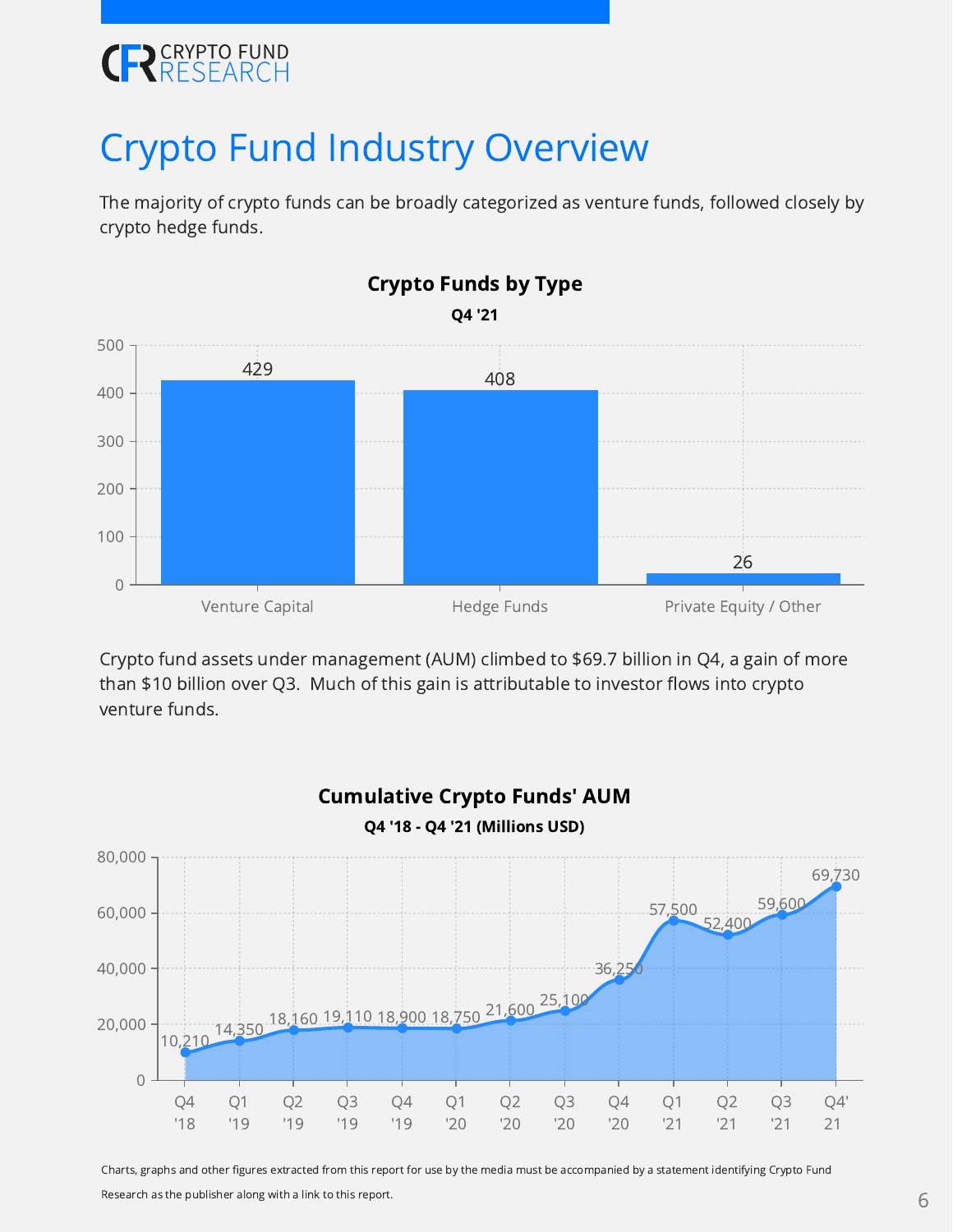#### Crypto Fund Industry Overview

Crypto fund flows are an important indicator of investor sentiment. They are the net of new investor subscriptions and redemptions and are independent of changes in the performance of funds' underlying assets.



Crypto Fund Net Flows Monthly absolute net in/outflows for crypto hedge funds (\$millions USD)

Crypto funds saw significant inflows of new capital in Q4. Investor inflows into crypto hedge funds in October were \$946 million, the most since we began tracking this metric.



#### Crypto Fund Net Percentage Flows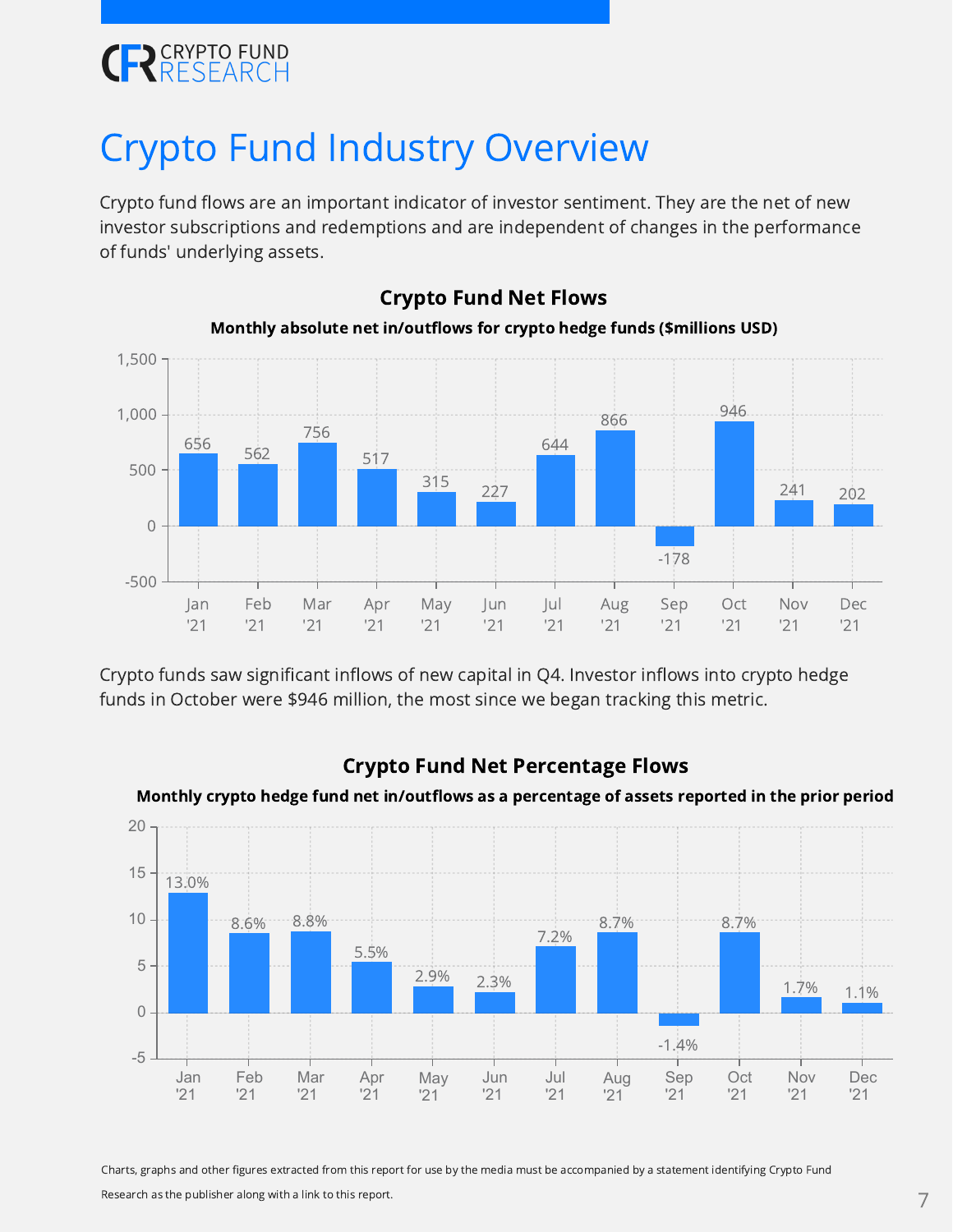

#### Crypto Fund Industry Overview

Though crypto fund AUM has continued to grow, assets remain highly concentrated in the hands of a couple dozen funds. However the recent trend has been one of growing size of crypto funds. This is primarily due to strong performance as well as attrition by some smaller funds. Additionally, several new funds have launched with committed capital in excess of \$100 million.



#### Crypto Fund Asset Size

### \$69.73 Billion

Crypto Fund Research estimates that as of the end of Q4 2021, crypto funds collectively managed approximately \$59.6 billion in assets. This includes crypto hedge funds, venture funds, and index funds and represents the highest ever level of assets under management for crypto funds.

#### 36.8%

While most crypto funds remain relatively small., the proportion managing \$10 million or less continues to shrink as funds continue to attract new funds and grow their AUM through positive fund performance. 37% of crypto funds manage \$10 million or less. The proportion of funds managing more than \$100 million continues to grow.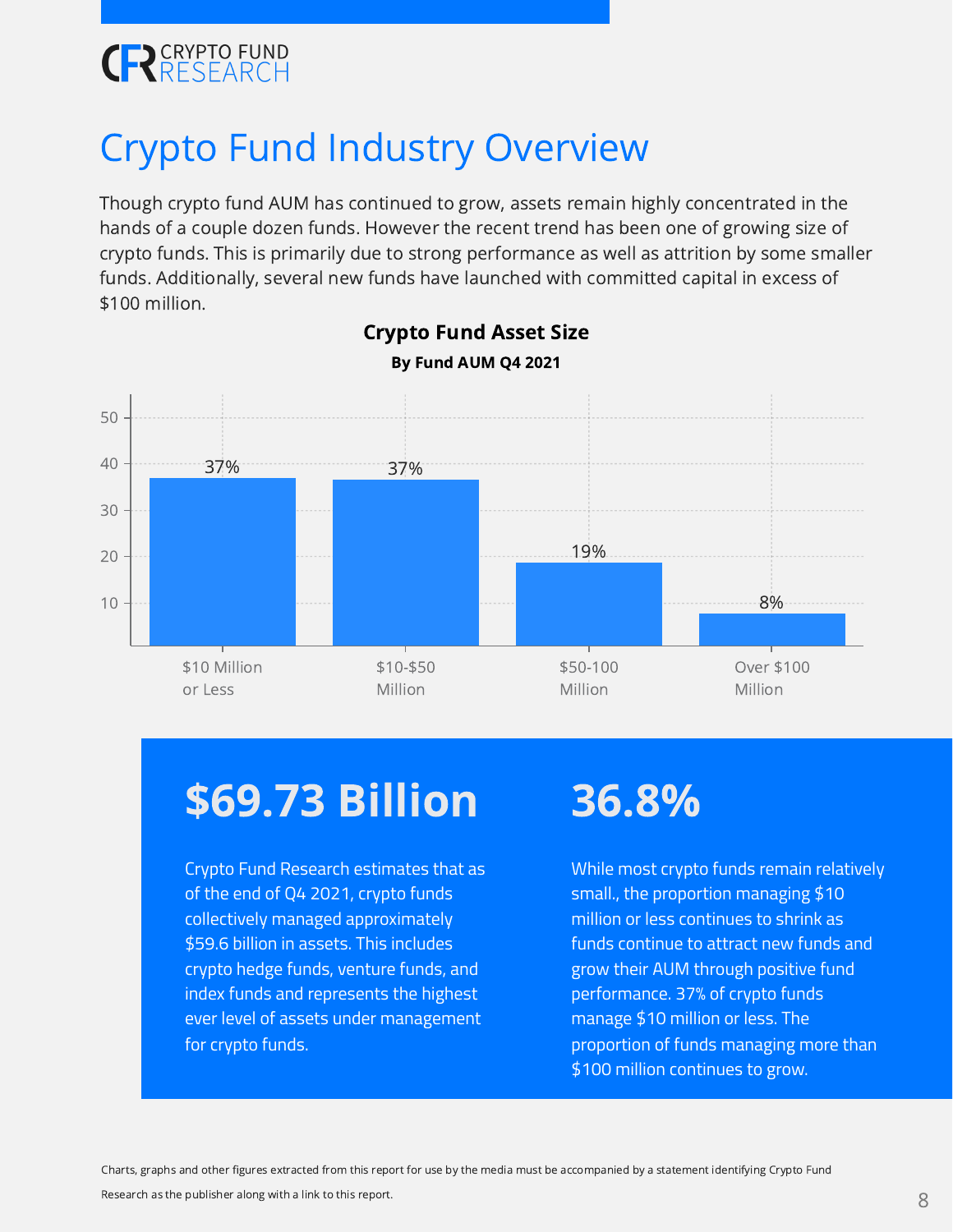#### Crypto Fund Industry Overview

Due to the variation in size and vintage between crypto funds, it can be useful to look at median figures for some key operational metrics as shown below:

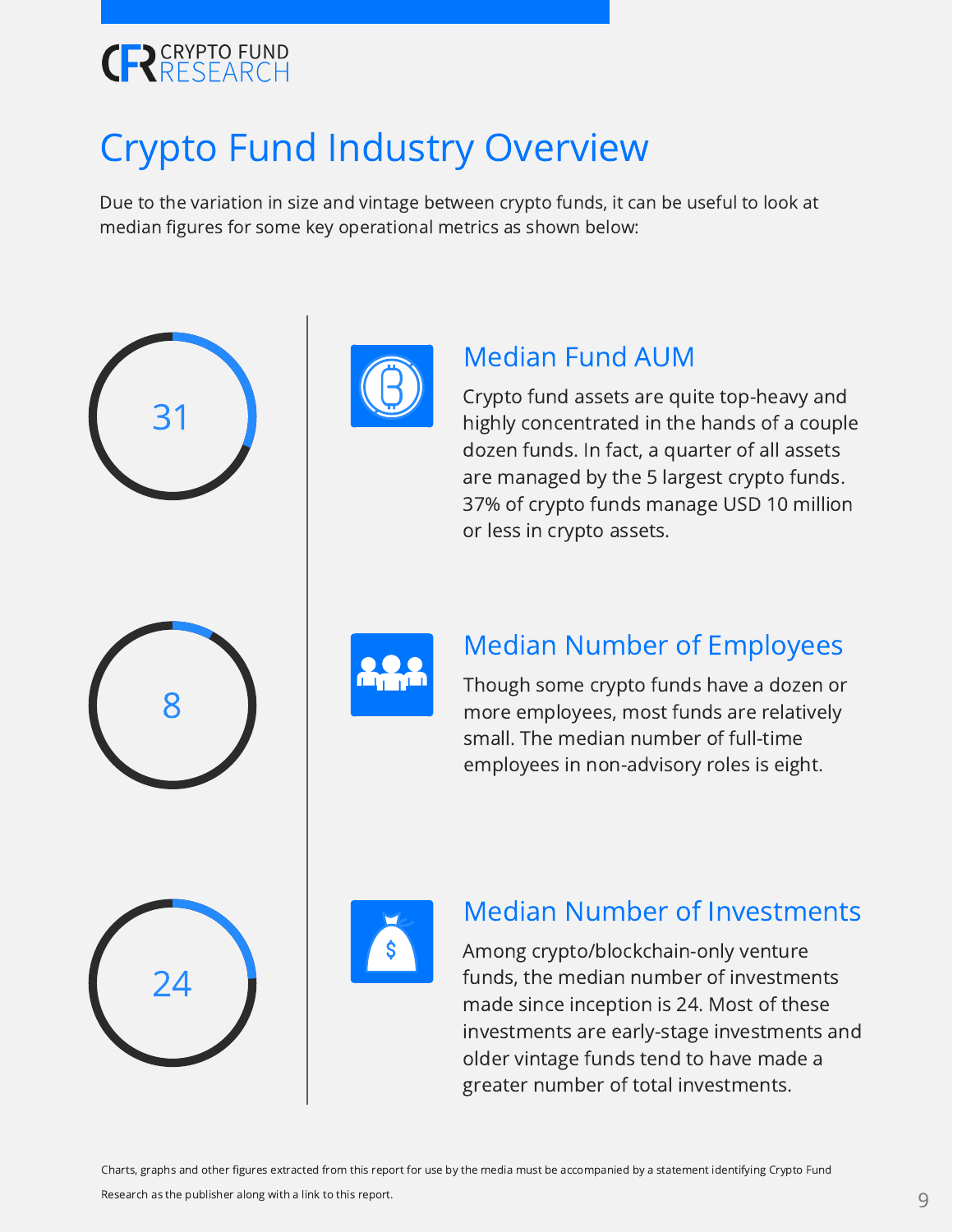#### Crypto Fund Industry Overview





24% of crypto hedge funds have a minimum investment of \$500,000 USD or more

Minimum investments in crypto funds vary significantly across fund types. Crypto hedge funds and fund of funds typically have the highest minimum investment, while tokenized funds have low or non-existent minimums.

| Type                     | Median Min. Investment | Average Min. Investment |
|--------------------------|------------------------|-------------------------|
| Fund of Funds            | \$100,000              | \$175,000               |
| Hedge Fund               | \$100,000              | \$286,530               |
| Index Fund               | \$50,000               | \$252,500               |
| <b>Investment Trust</b>  | \$37,500               | \$37,500                |
| Managed Account Platform | \$6,250                | \$6,250                 |
| <b>Mutual Fund Trust</b> | \$1,000                | \$1,000                 |
| <b>Tokenized Fund</b>    | \$0                    | \$5,000                 |
| <b>TOTAL</b>             | \$100,000              | \$272,536               |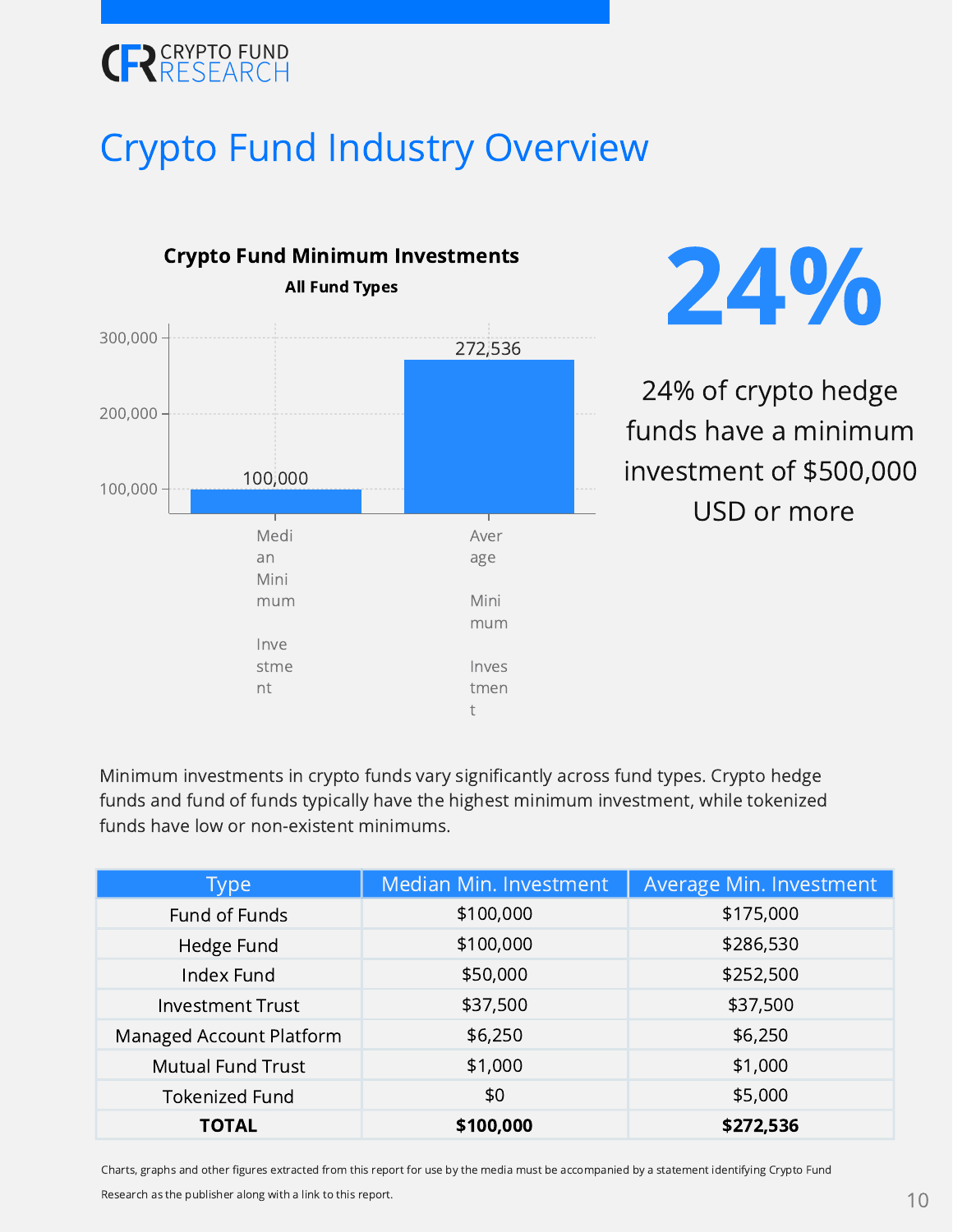#### Crypto Fund Industry Overview



Crypto Fund Average Fees By Fund Category Q4 '21

A 2% management fee and 20% incentive/performance fee (2/20) is the most common fee structure among crypto funds. However, the average fees across all funds tend to be lower and vary slightly between fund types. Index and other passive strategies often don't charge a performance fee, while funds with more active investment strategies tend to have higher performance fees (and sometimes lower management fees).

| <b>Fund Type</b>         | <b>Average Perf. Fee</b> | <b>Average Mgmt. Fee</b> |
|--------------------------|--------------------------|--------------------------|
| Fund of Funds            | 15.93%                   | 1.39%                    |
| Index Fund / Tracker     | 6.67%                    | 1.41%                    |
| Long-Only                | 15.24%                   | 2.19%                    |
| Multi-Strategy/Other     | 19.03%                   | 1.69%                    |
| Quantitative/Algorithmic | 22.04%                   | 1.56%                    |
| Venture-Style/ICOs       | 22.86%                   | 1.43%                    |
| <b>TOTAL</b>             | 18.01%                   | 1.68%                    |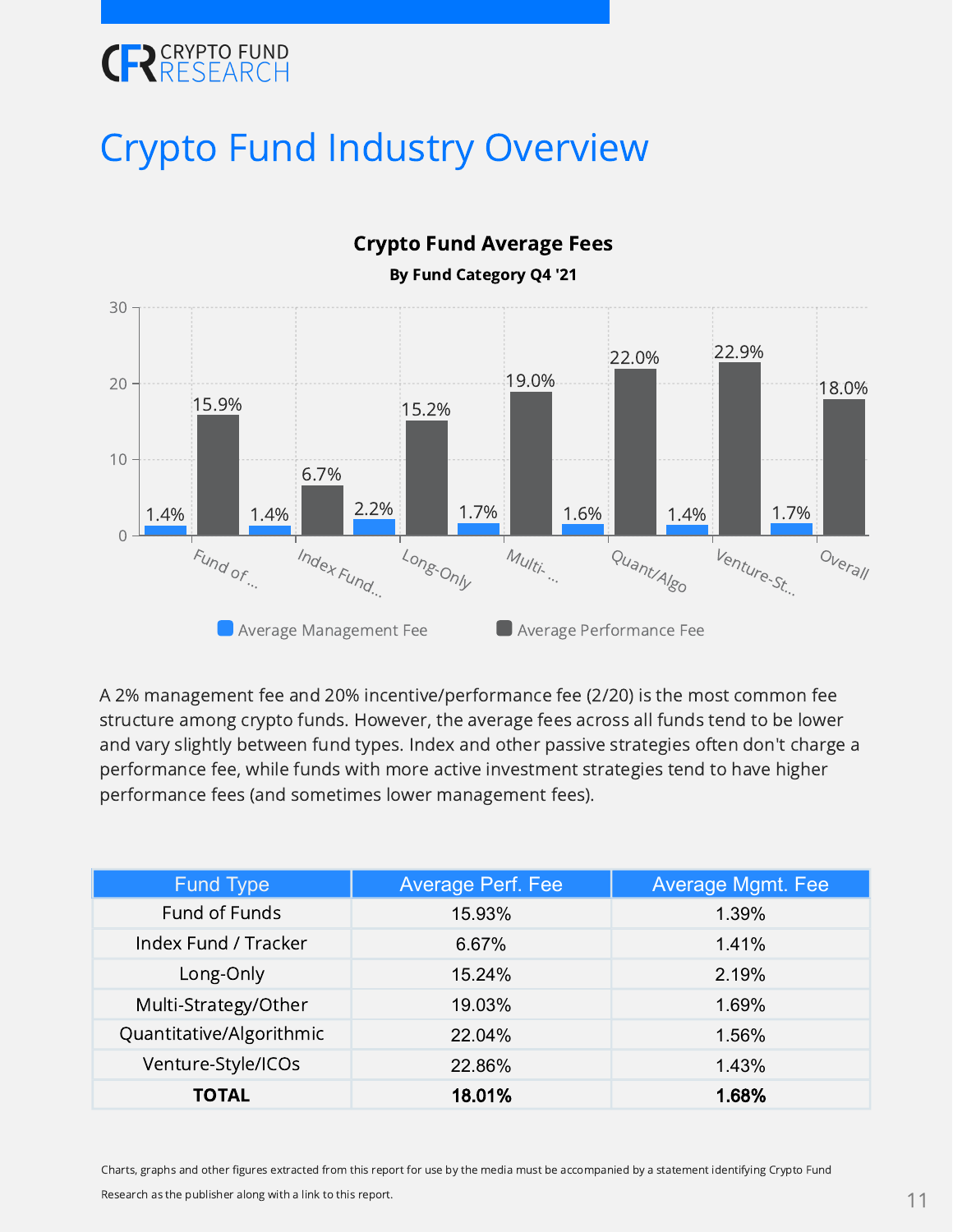<span id="page-11-0"></span>

#### Crypto Fund Performance Data and Metrics

The CFR [Crypto](https://cryptofundresearch.com/cfr-crypto-fund-index/) Fund Index, which measures the mean return, net of fees, of around 100 actively managed crypto funds, returned 12.2% in Q4 2021 and ended the year up over 154%.



#### CFR Crypto Fund Index vs. Bitcoin

12.2%

The [CFR Crypto Fund Index](https://cryptofundresearch.com/cfr-crypto-fund-index/) gained 12.2% in Q4, 2021. Crypto funds outperformed Bitcoin in the quarter, despite only capturing half of Bitcoin's gains in October.

#### 70.2%

Over two thirds of crypto funds outperformed Bitcoin in Q4. Only 24% of funds had negative returns for the quarter.

For the latest results from the CFR Crypto Fund Index please visit: <https://cryptofundresearch.com/cfr-crypto-fund-index/>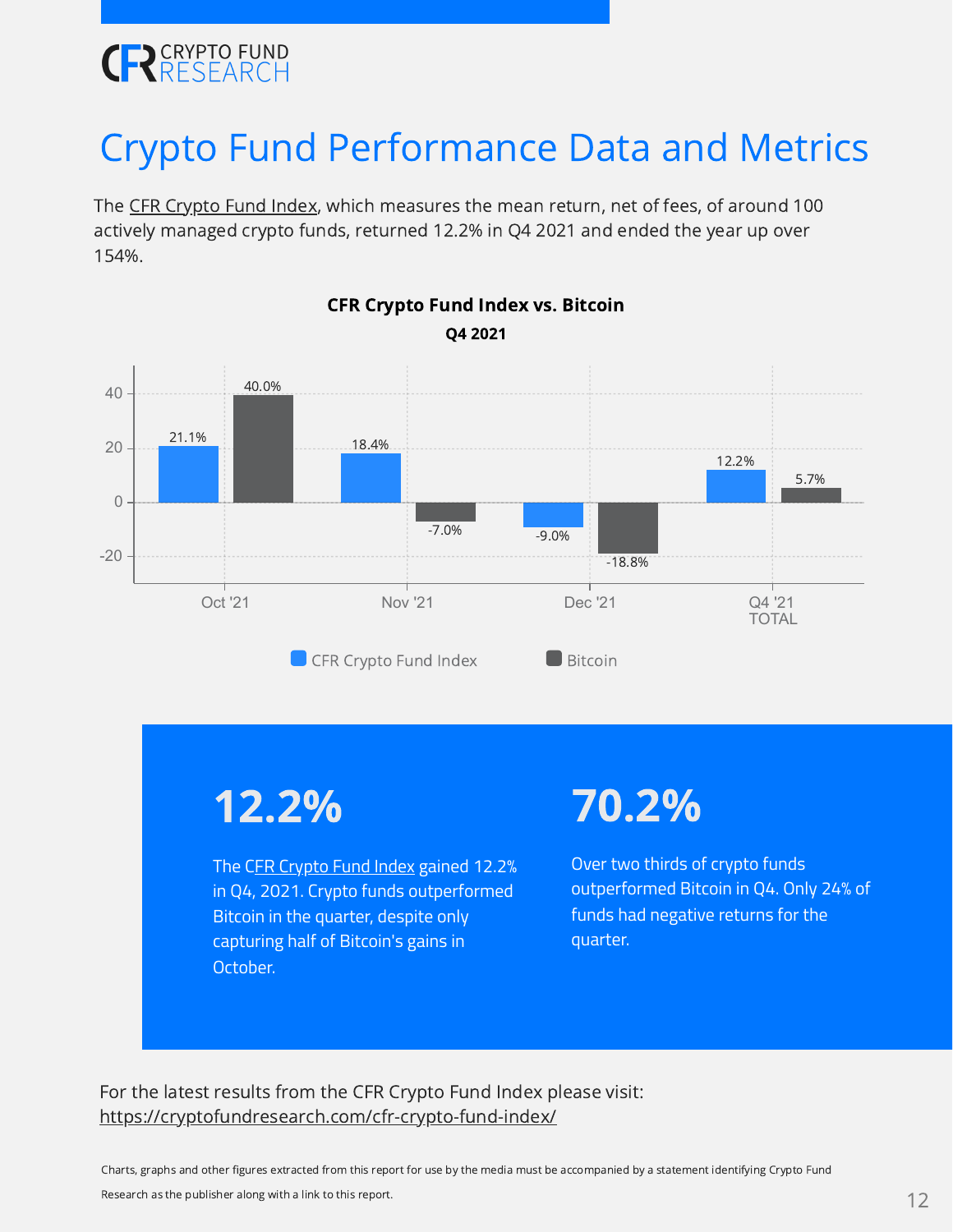

#### Crypto Fund Performance Data and Metrics

Between inception in January of 2017 and the end of 2021, the CFR [Crypto](https://cryptofundresearch.com/cfr-crypto-fund-index/) Fund Index, has returned 6,388%. Bitcoin is up 4,605% during this same period. Much of the index's historical outperformance has occurred during bearish market conditions like those in Q2, 2021. Crypto funds outperformed Bitcoin in Q4.



#### CFR Crypto Fund Index vs. Bitcoin

For more information on the CFR Crypto Fund Index, including methodology, monthly returns, and other performance metrics, please visit [https://cryptofundresearch.com/cfr](https://cryptofundresearch.com/cfr-crypto-fund-index/)crypto-fund-index/

Charts, graphs and other figures extracted from this report for use by the media must be accompanied by a statement identifying Crypto Fund Research as the publisher along with a link to this report.

### December 31, 2016 - December 31, 2021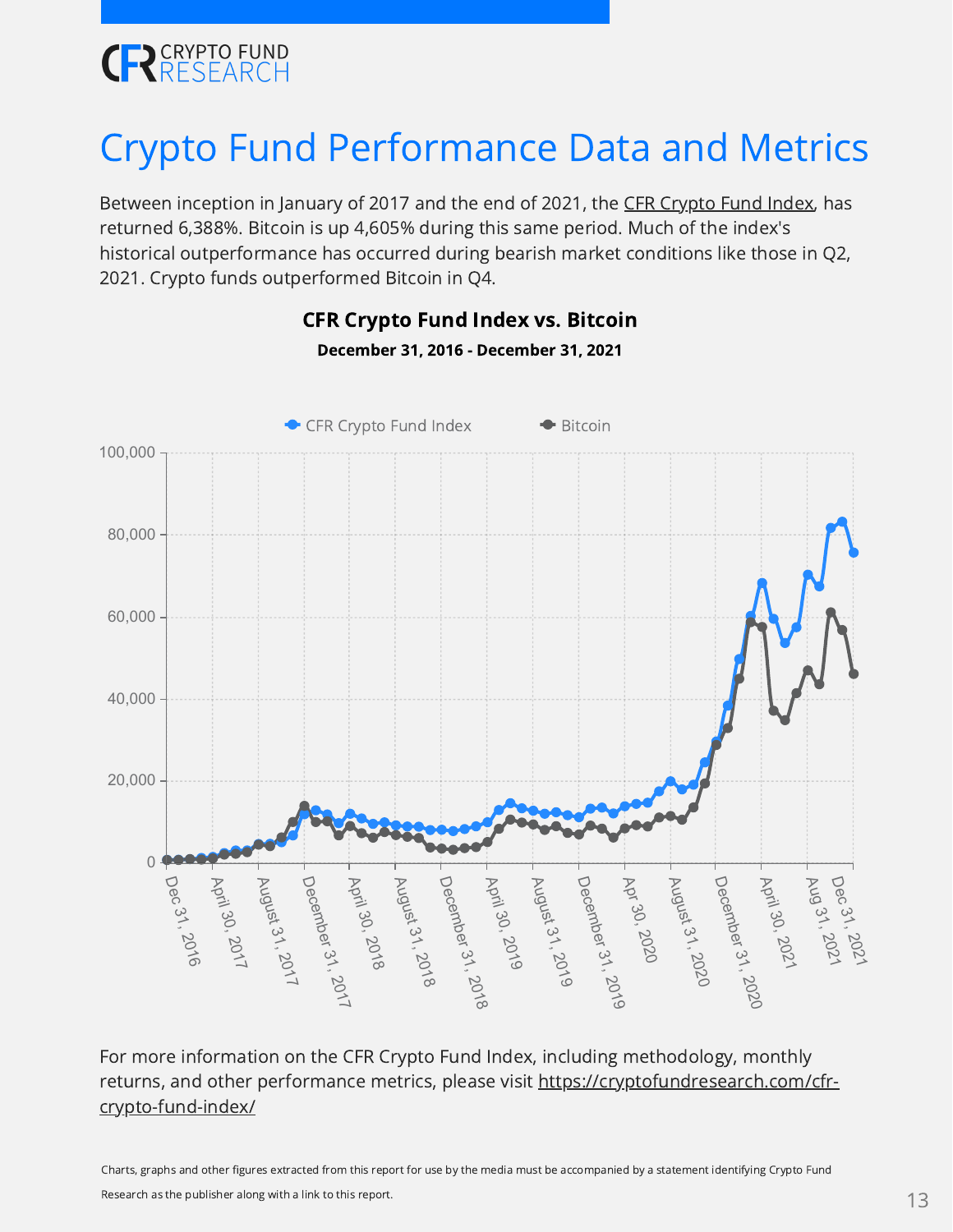#### Crypto Fund Performance Data and Metrics

Crypto funds gained a relatively modest 12.2% in Q4. With the exception of venture-style and quant funds, all fund strategies outperformed Bitcoin. Multi-strategy funds were the top performing strategy in q4.



Beta is used in traditional finance to measure market based risk and, by using Bitcoin as a proxy for market returns, allows us to determine how much of a given fund strategy's returns could be simply due to market exposure to Bitcoin. Fund of funds tend to have the highest beta, while venture-style funds tend to have the lowest.



Beta / Relationship to Bitcoin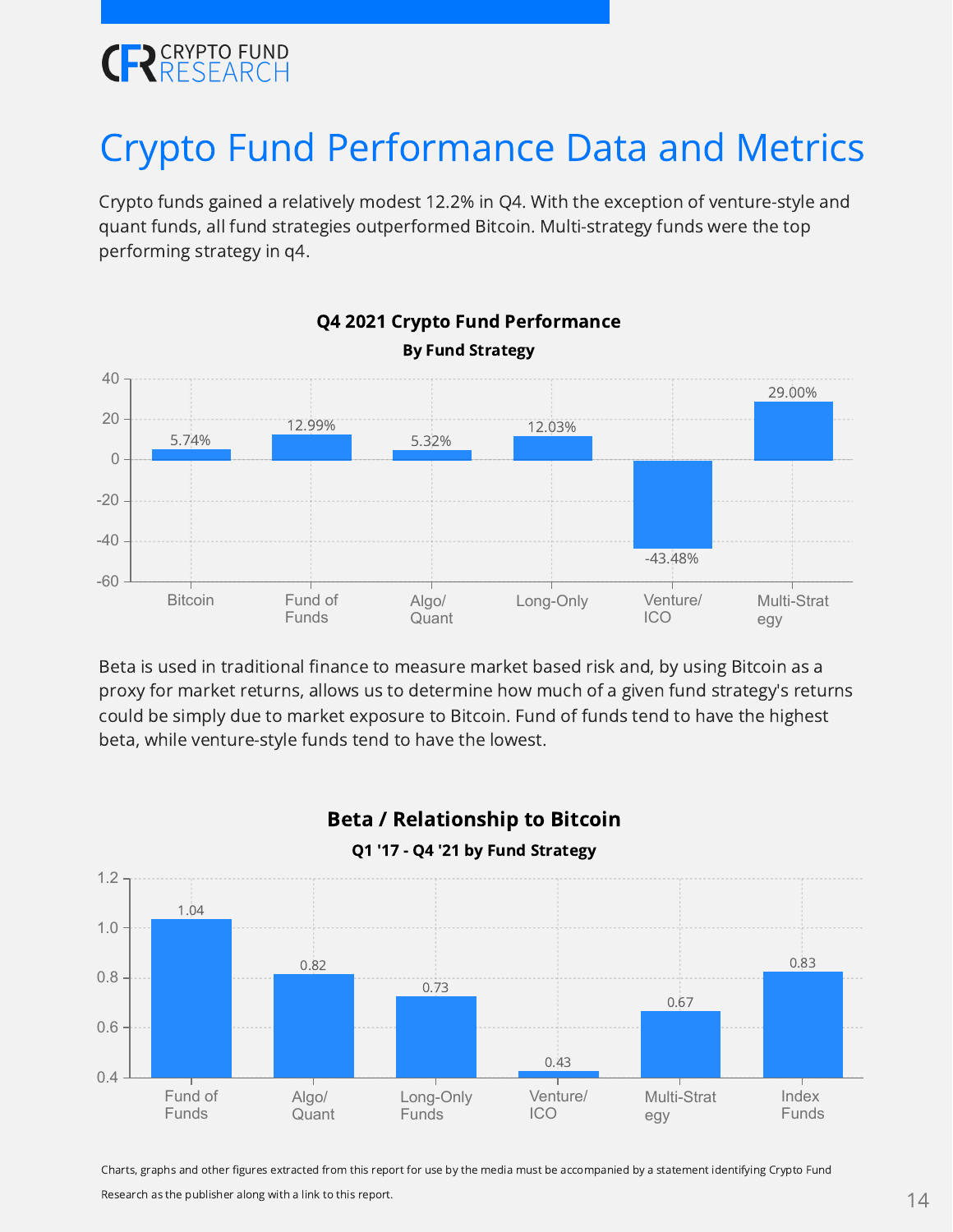#### Crypto Fund Performance Data and Metrics

"Skew" captures the shape of the distribution of returns and can be defined as the extent to which returns vary from a normal distribution. Most crypto fund strategies demonstrate a positive skew, or a longer of fatter tail on the right. It's important to keep in mind that the accuracy of skew calculations depend on large quantities of return data, which are not necessarily available for most crypto funds.



#### Median Skew Across Fund Style

Like skew, kurtosis is a measure of returns relative to a normal distribution. Kurtosis measures the size of extreme returns compared to a normal distribution of returns with a positive kurtosis captures the size of these extreme returns. The kurtosis of a normal distribution is 3.



Median Kurtosis Across Fund Style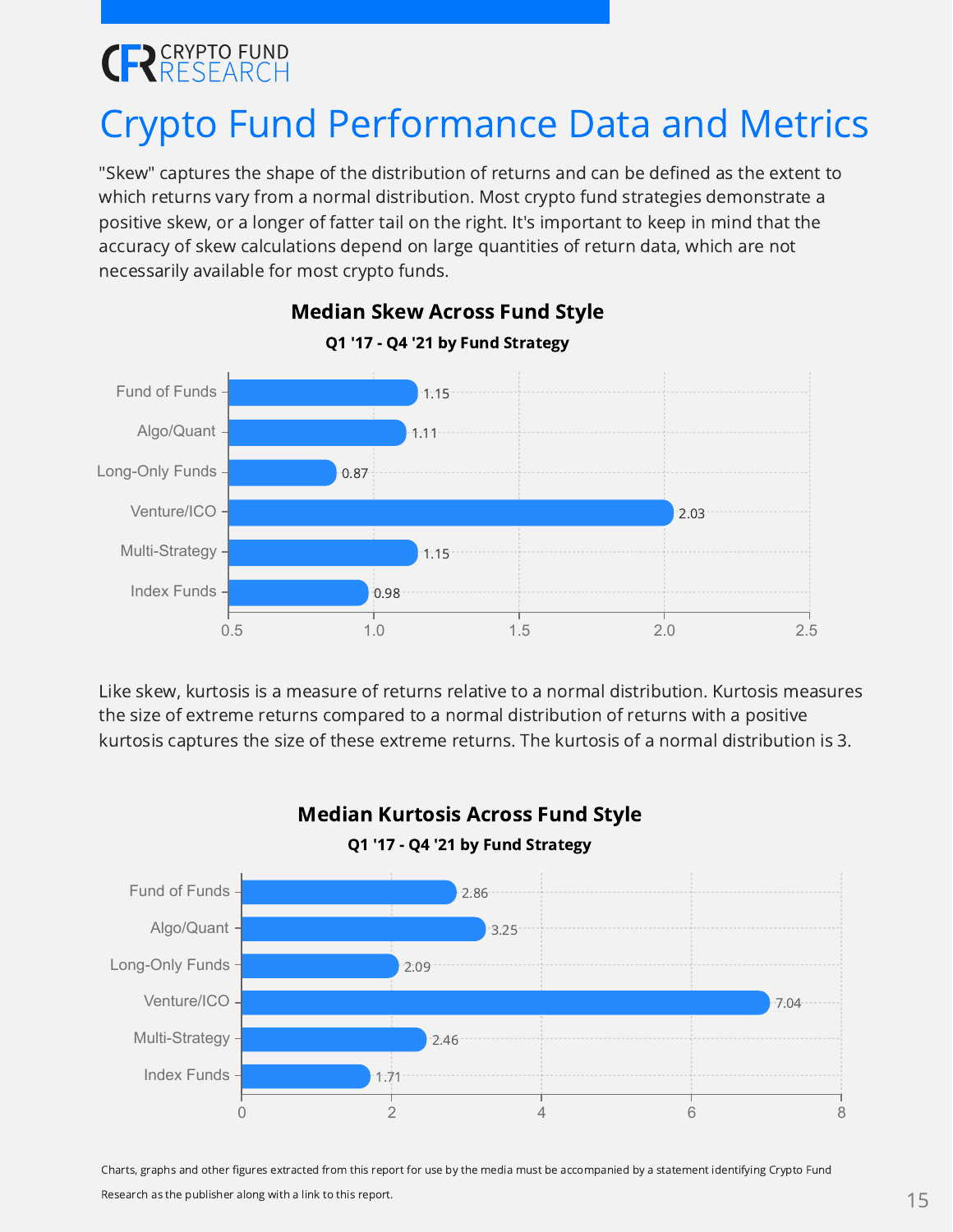### Crypto Fund Performance Data and Metrics

The Sharpe Ratio is a performance metric often used by investors to help them better understand the relationship between risk and returns of an investment. When comparing like investments, a higher Sharpe Ratio may indicate a better return relative to the amount of risk taken. Sharpe Ratio's can use either arithmetic or geometric returns. We use geometric returns in our calculation below.



Median Sharpe Ratio Across Fund Style Q1 '17 - Q4 '21 by Fund Strategy

Like the Sharpe Ratio, the Sortino Ratio helps investors understand the relationship between risk and returns of an investment. However, the Sortino Ratio focuses solely on the risk (standard deviation) or negative returns. By using only negative returns, the Sortino Ratio can help investors identify bad/downside risk, while ignoring good/upside risk.



#### Median Sortino Ratio Across Fund Style Q1 '17 - Q4 '21 by Fund Strategy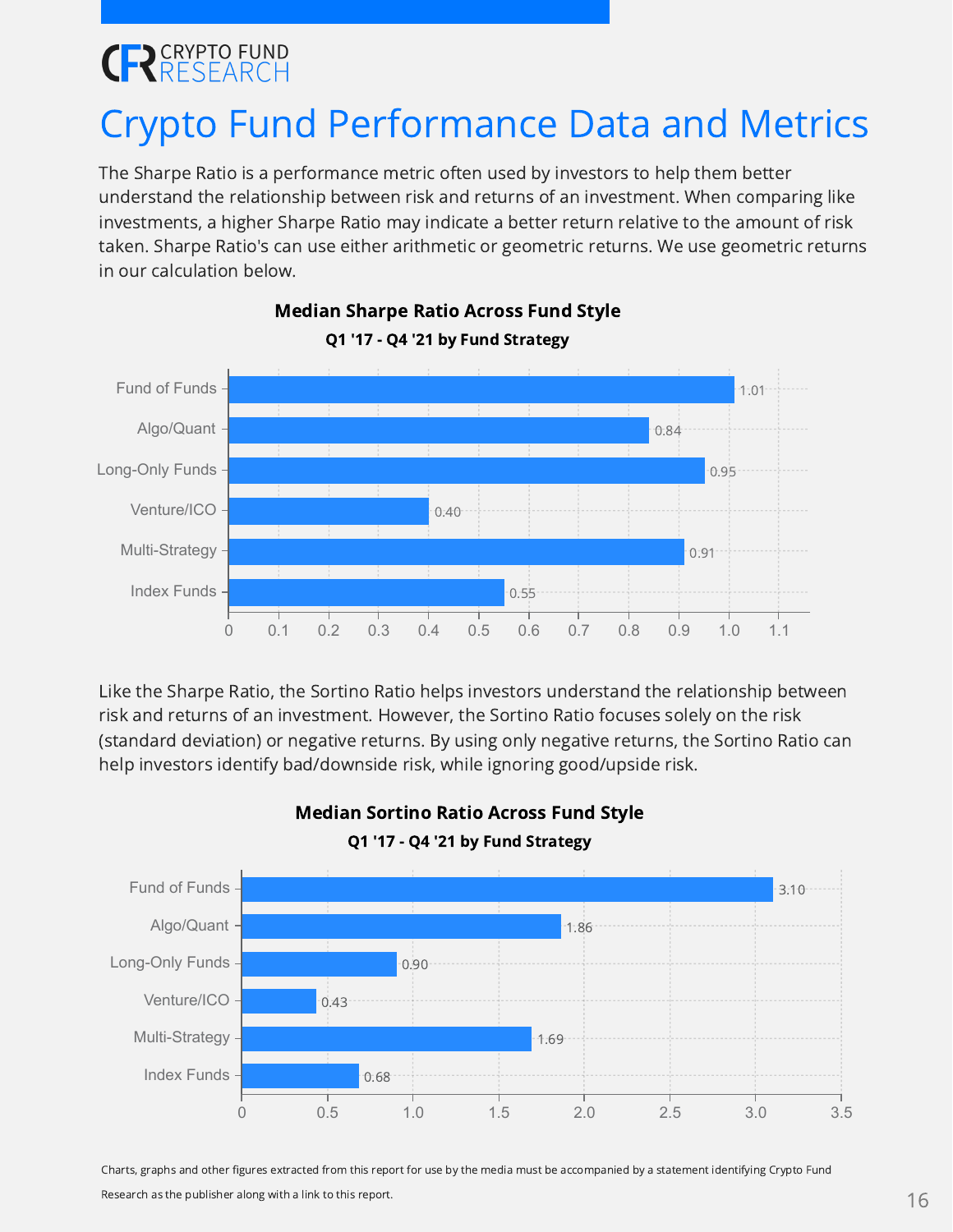#### Crypto Fund Performance Data and Metrics

#### Q4 '21 Crypto Fund Research Performance Awards

Crypto Fund Research tracks the performance of more than 180 crypto funds - primarily crypto hedge funds, fund of funds, and hybrid funds. At the end of each quarter and year, we announce awards for the top performing funds in each period, net of fees.

Below are the Crypto Fund Research Performance Award winners for Q4, 2021:



#### Top Performing Crypto Funds Overall, Q4 2021





#### Top Performing Crypto Funds by Strategy, Q4 2021



For additional award winners please visit: [https://cryptofundresearch.com/crypto-fund](https://cryptofundresearch.com/crypto-fund-performance-awards/)performance-awards/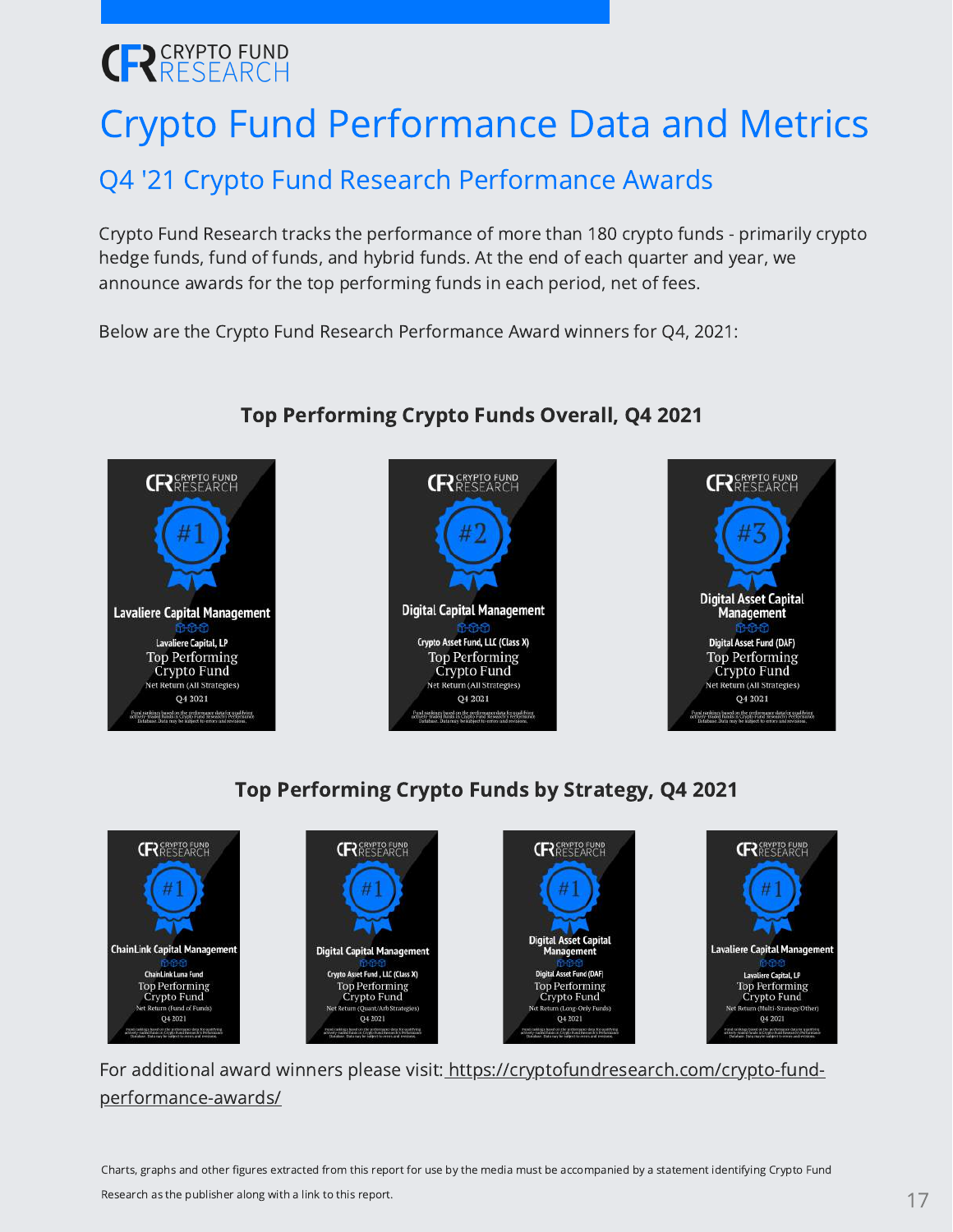### <span id="page-17-0"></span>**EN CRYPTO FUND**

#### Crypto Fund Survey

A recent survey of over 60 crypto funds was conducted to gauge investor sentiment and provide further insight into the crypto industry. The survey covers crypto venture funds, hedge funds, hybrid funds, index funds, and fund of funds and was conducted between July 12 and August 23, 2022. Full survey results here: [https://cryptofundresearch.com/2021-crypto-fund](https://cryptofundresearch.com/2021-crypto-fund-survey/)survey/



#### Do You Anticipate Your Fund Will Increase AUM in 2021?

Crypto Fund assets under management (AUM) have continually grown since 2018 and recently approached \$60 billion. It may therefore come as no surprise that most crypto funds anticipate growing AUM in 2021. However, unlike in our 2020 survey where almost 10% of funds were unsure or did not expect to grow AUM, 100% of funds surveyed expected to grow AUM in 2021.

78% of crypto funds think its likely or very likely that Bitcoin will surpass its all-time-high price of approximately \$64,000 USD in the next 12 months (this is more than double the average price at the time of the survey). Crypto funds are significantly more bullish than in 2020 when about 60% thought Bitcoin would more than double over the following 12 months.



Will Bitcoin Reach ATH of \$64,000 by June 30, 2022? All Fund Types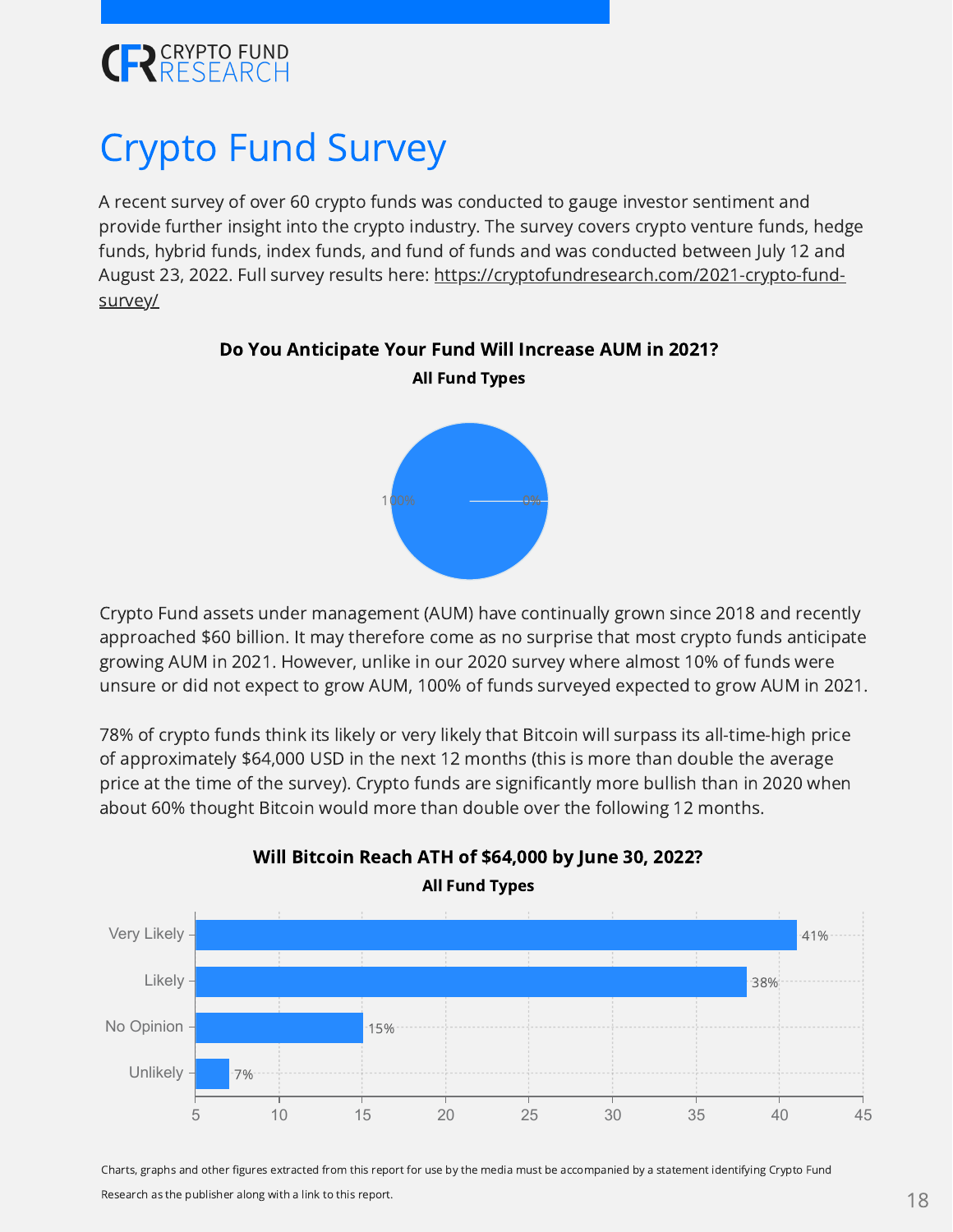

#### Crypto Fund Survey (cont.)

The majority of crypto hedge funds and hybrid funds use some sort of derivative product either for risk management, leveraged exposure, or other purpose. A little over three quarters of both crypto hedge funds and hybrid funds use derivatives, with hedge funds more likely to use futures and hybrid funds more likely to use options or other derivatives. Venture funds are least likely to use derivatives.

Nearly two thirds of crypto funds use at least one derivative product with futures and options being the most common.



Does Your Fund Utilize Derivative Products?

#### Crypto Fund Derivative Use 2021 vs. 2020

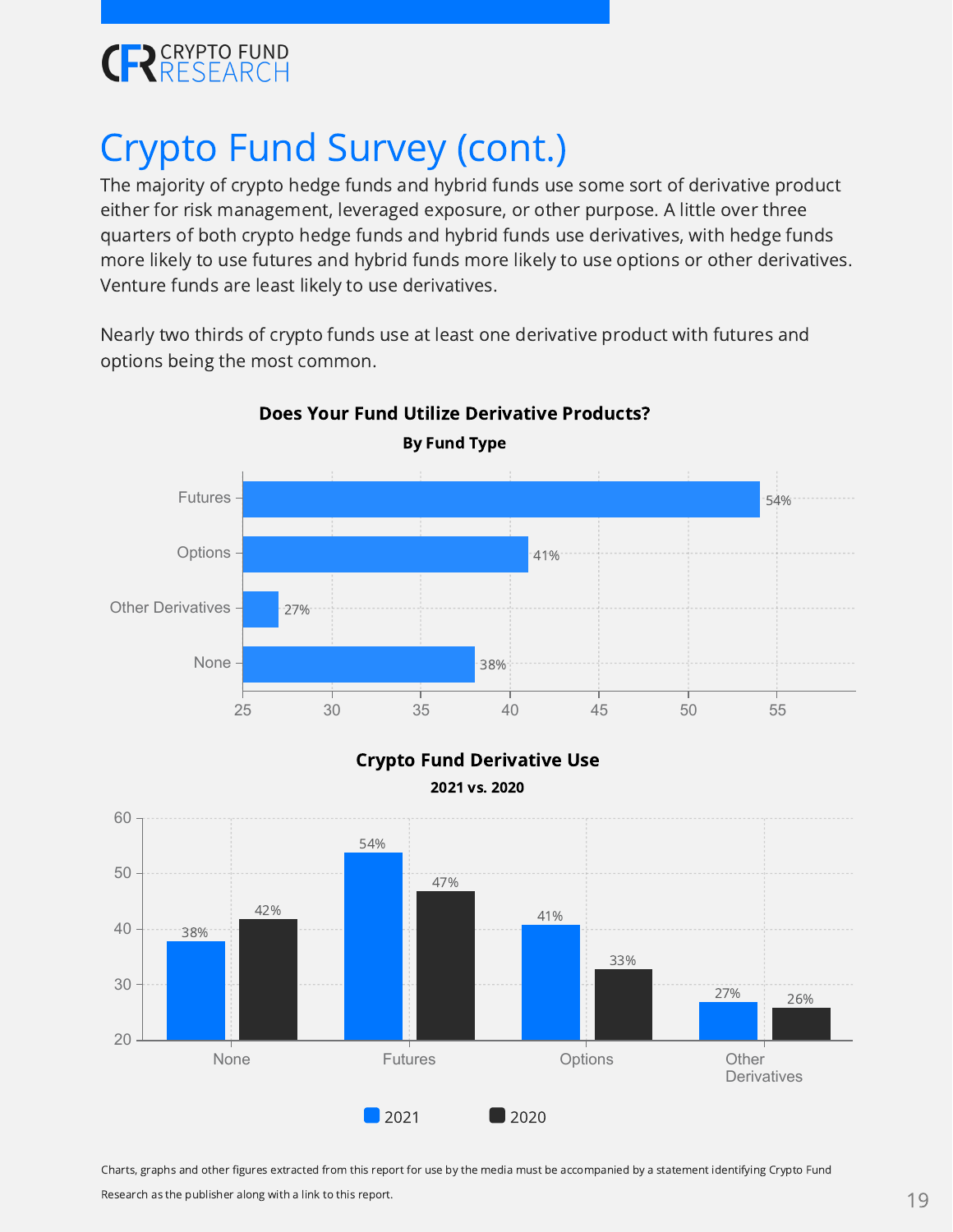#### Crypto Fund Survey (cont.)

Derivatives play a vital role in investment strategies, according to most respondents. The survey results reveal that roughly 88% of crypto funds agree that derivatives and structured products are healthy components of the crypto industry. Only2% of crypto funds disagree on the benefits of these securities in the crypto industry, citing counterparty risk and the misuse of these products as the primary rationales against their usage.



Derivatives are Healthy Part of the Crypto Investment Space All Fund Types

Fund of funds are least likely to believe derivatives are healthy for the crypto investment space. This may be due to fund of funds rarely using such products (even if the funds they invest in often do)



#### Crypto Funds View Derivatives as Healthy for Space By Fund Type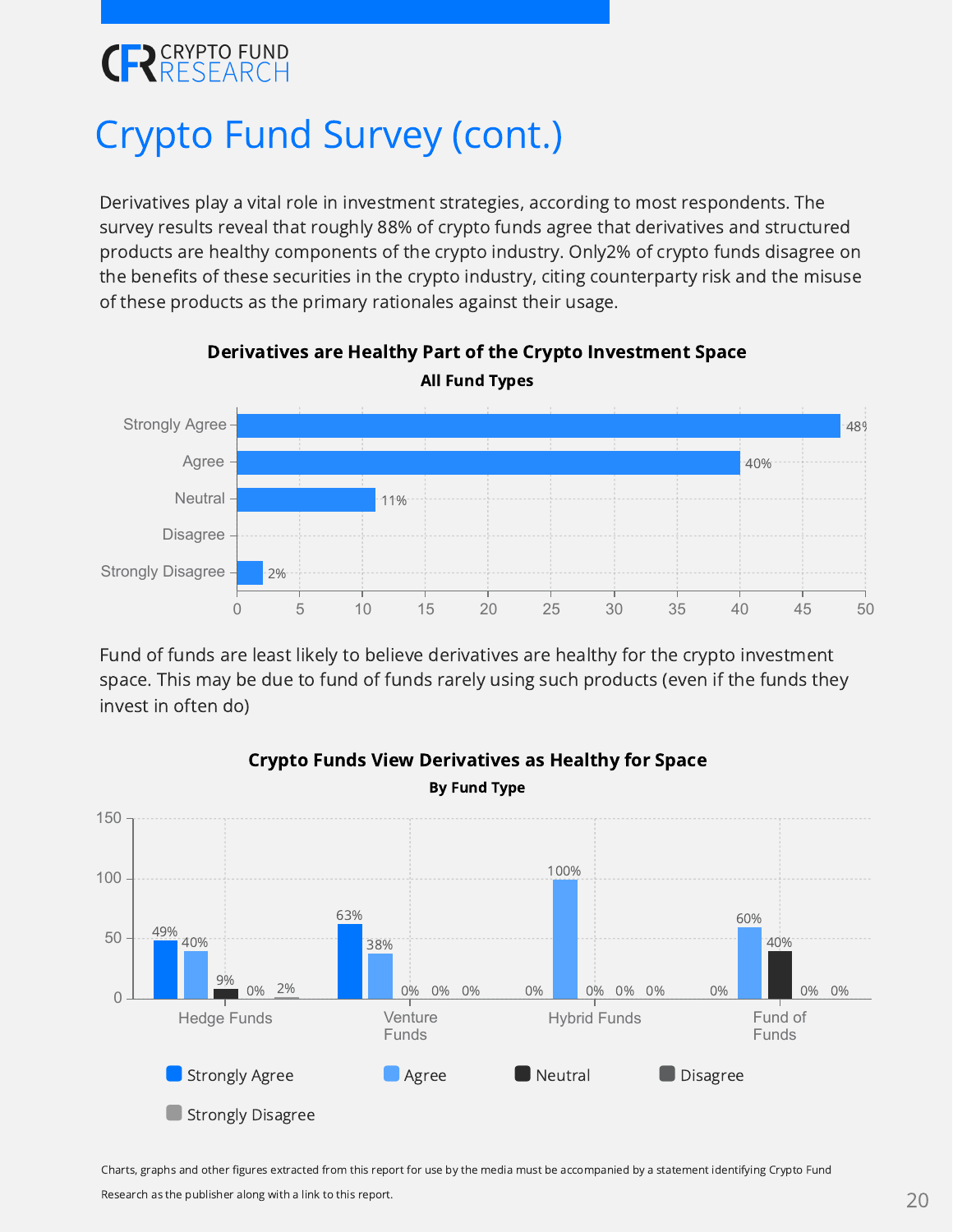

#### Crypto Fund Survey (cont.)

Derivatives play a vital role in investment strategies, according to most respondents. The survey results reveal that roughly 85% of crypto funds agree that derivatives and structured products are healthy components of the crypto industry. Only about 5% of crypto funds disagree on the benefits of these securities in the crypto industry, citing counterparty risk and the misuse of these products as the primary rationales against their usage.



#### Derivatives are Healthy Part of the Crypto Investment Space All Fund Types

The risk management benefit of derivative and other structured products was the most cited rationale for why these instruments are beneficial for the crypto industry. Approximately 92% of funds cited risk management options, regardless of fund category and size. Volatility price discovery, and its benefit to market structure, is the second most cited reason. Only about 32% of crypto funds highlighted the additional leverage options that these instruments provide as a rationale for using derivatives and structured products.



Top Responses, All Fund Types

Why are Derivatives a Healthy Part of the Crypto Investment Space?

Charts, graphs and other figures extracted from this report for use by the media must be accompanied by a statement identifying Crypto Fund

Research as the publisher along with a link to this report.  $21$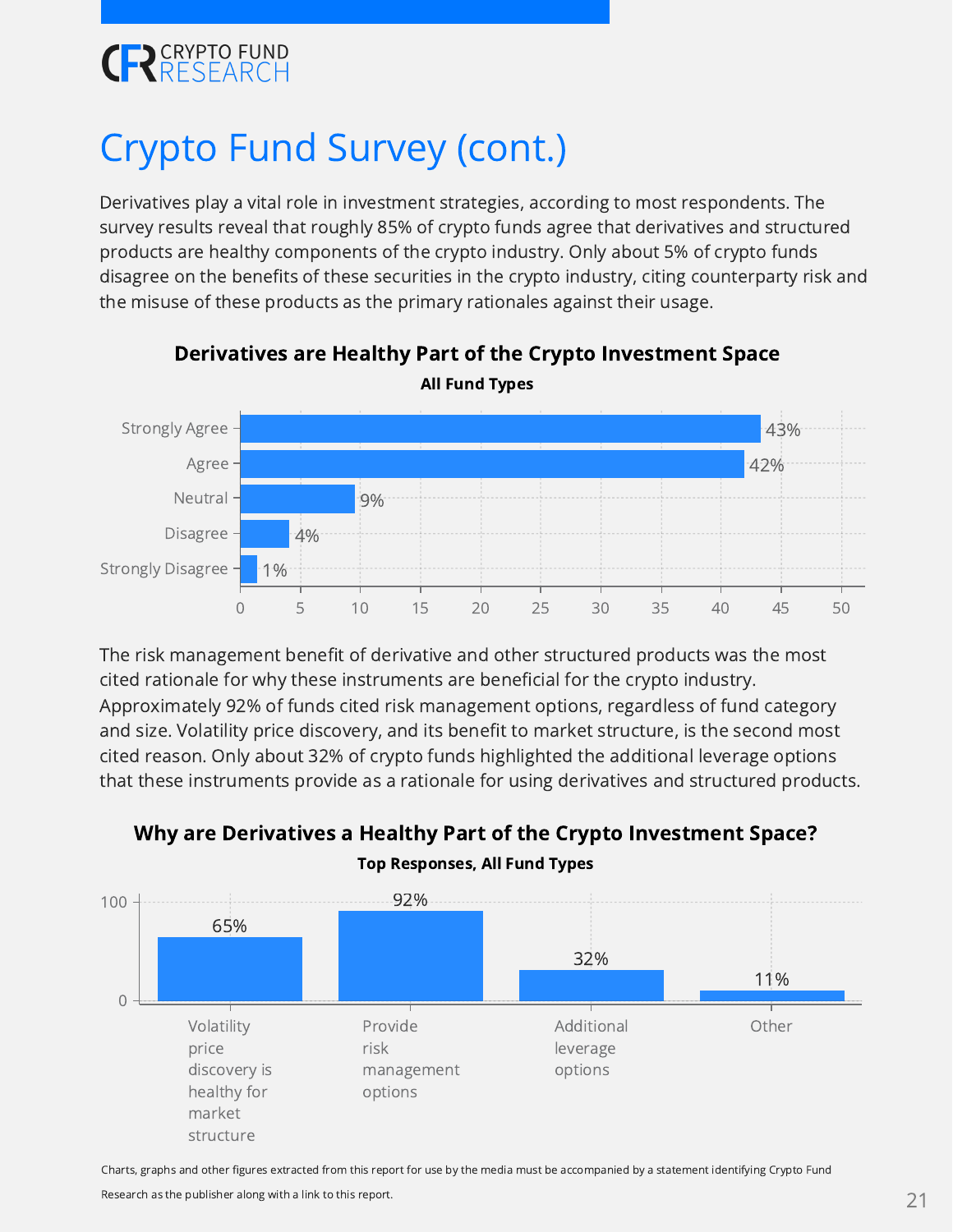#### Crypto Fund Survey (cont.)

We asked respondents whether China's ban on cryptocurrency mining would be helpful or harmful to the long term success of cryptocurrencies like Bitcoin. The overwhelming majority of crypto funds believe the mining ban will ultimately be helpful.



Crypto Fund Views on Impact of China's Mining Ban on Long-Term Success of Bitcoin

While many funds remain agnostic or unsure of the long-term effects of China's ban on cryptocurrency mining, the overwhelming majority of funds expressing an opinion believe the ban will ultimately be helpful to the long-term success of Bitcoin. Venture funds were most likely to think the ban would be helpful, but also most likely to see it as unhelpful.



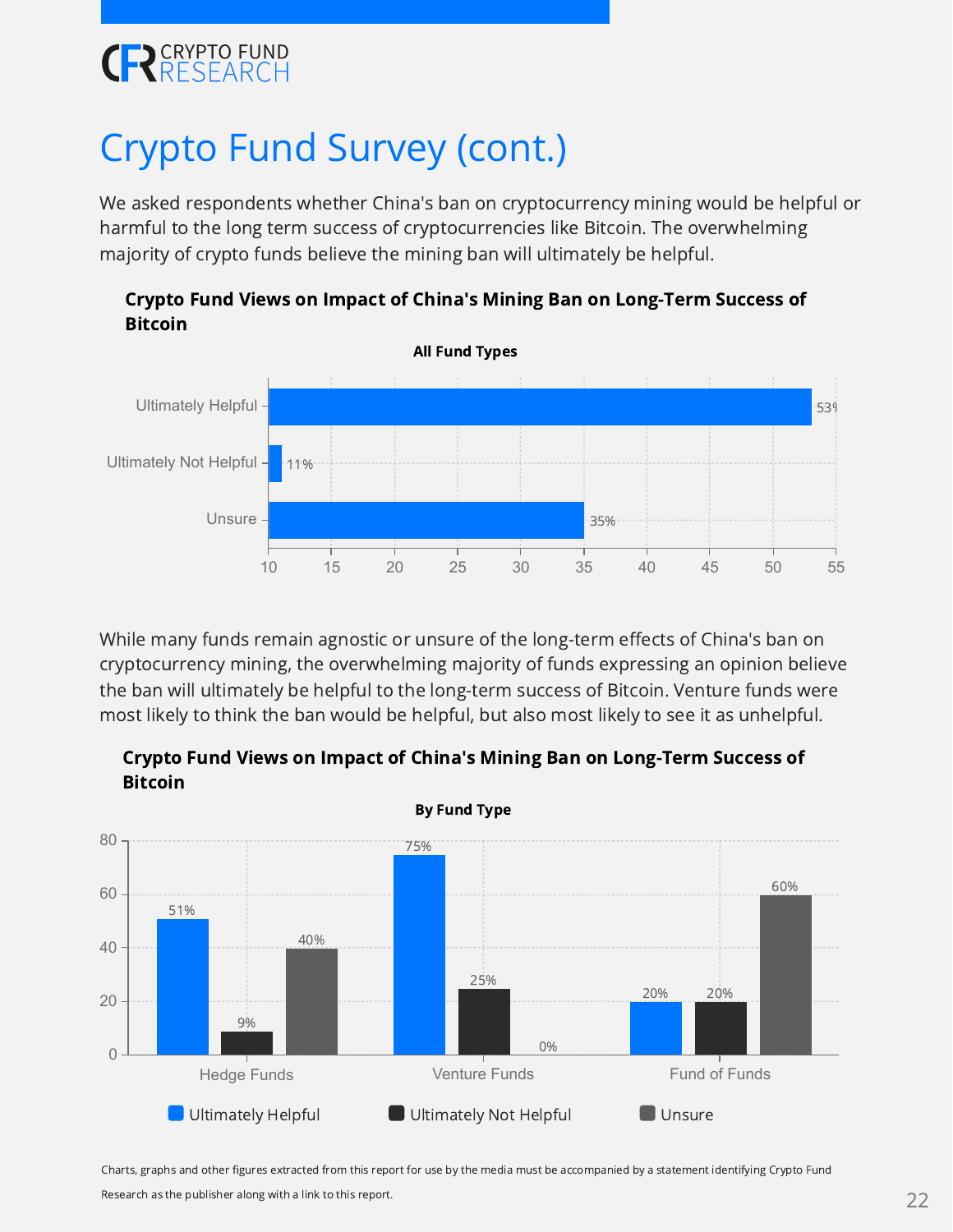#### Crypto Fund Survey (cont.)

The results concerning institutional interest in cryptocurrencies are largely consistent across crypto fund types - nearly all crypto funds agree that institutional interest in crypto investments increased in the first half of 2021.



Institutional Interest in Crypto Investments Has Increased in H1 2021 All Fund Types

Compared with the same question last year, crypto funds were significantly more likely to report an increase in institutional interest in 2021.

Crypto Funds Believe Institutional Interest in Crypto Increased in First Half of Year

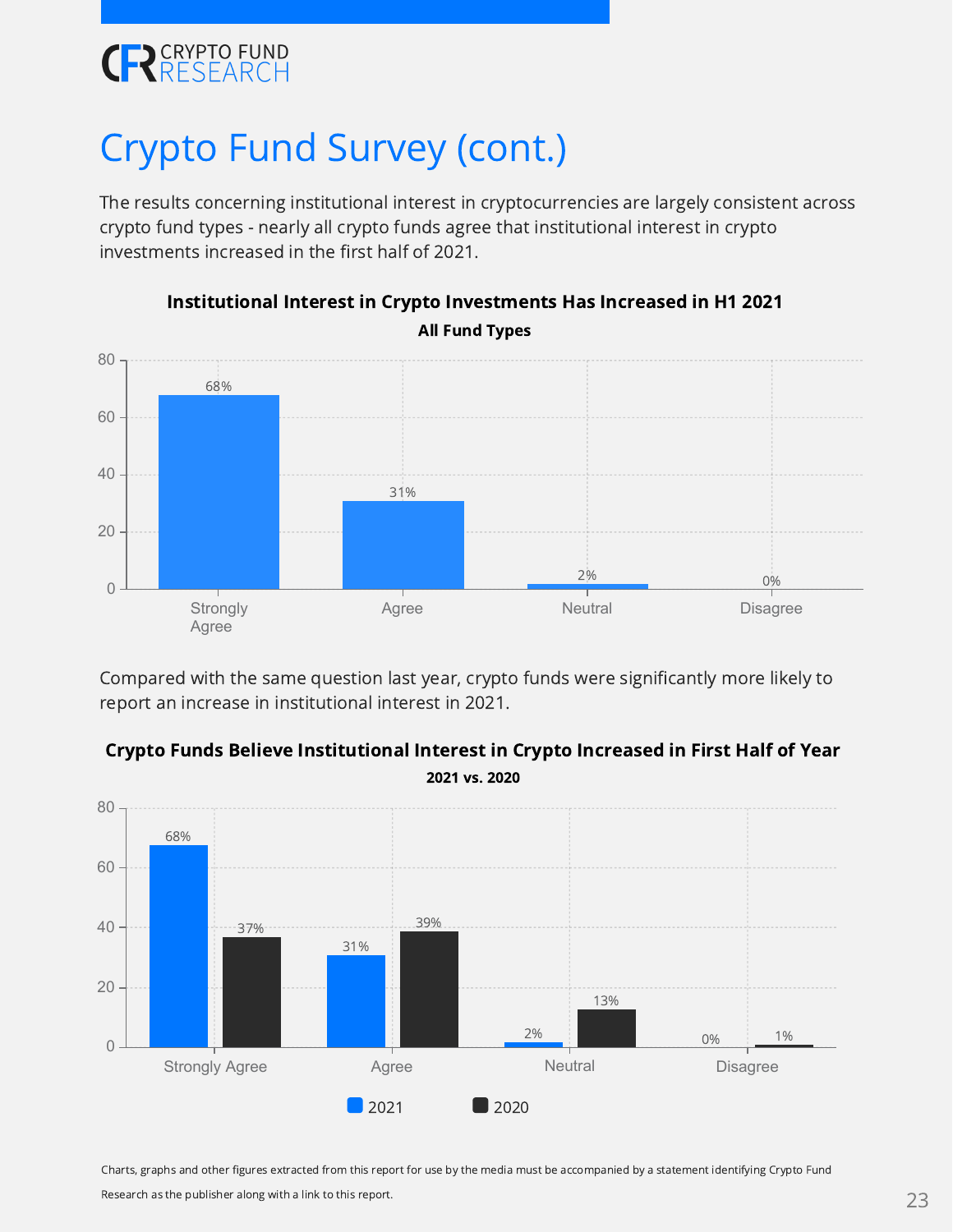#### Crypto Fund Survey (cont.)

While crypto investors believe that institutional interest has and will continue to increase in 2021, there are several obstacles that continue to prevent the widespread adoption of cryptocurrencies.



Crypto Fund Views of Top Obstacles to Widespread Crypto Adoption All Fund Types

#### Crypto funds continue to report that government regulation is the largest obstacle to widespread adoption of cryptocurrencies.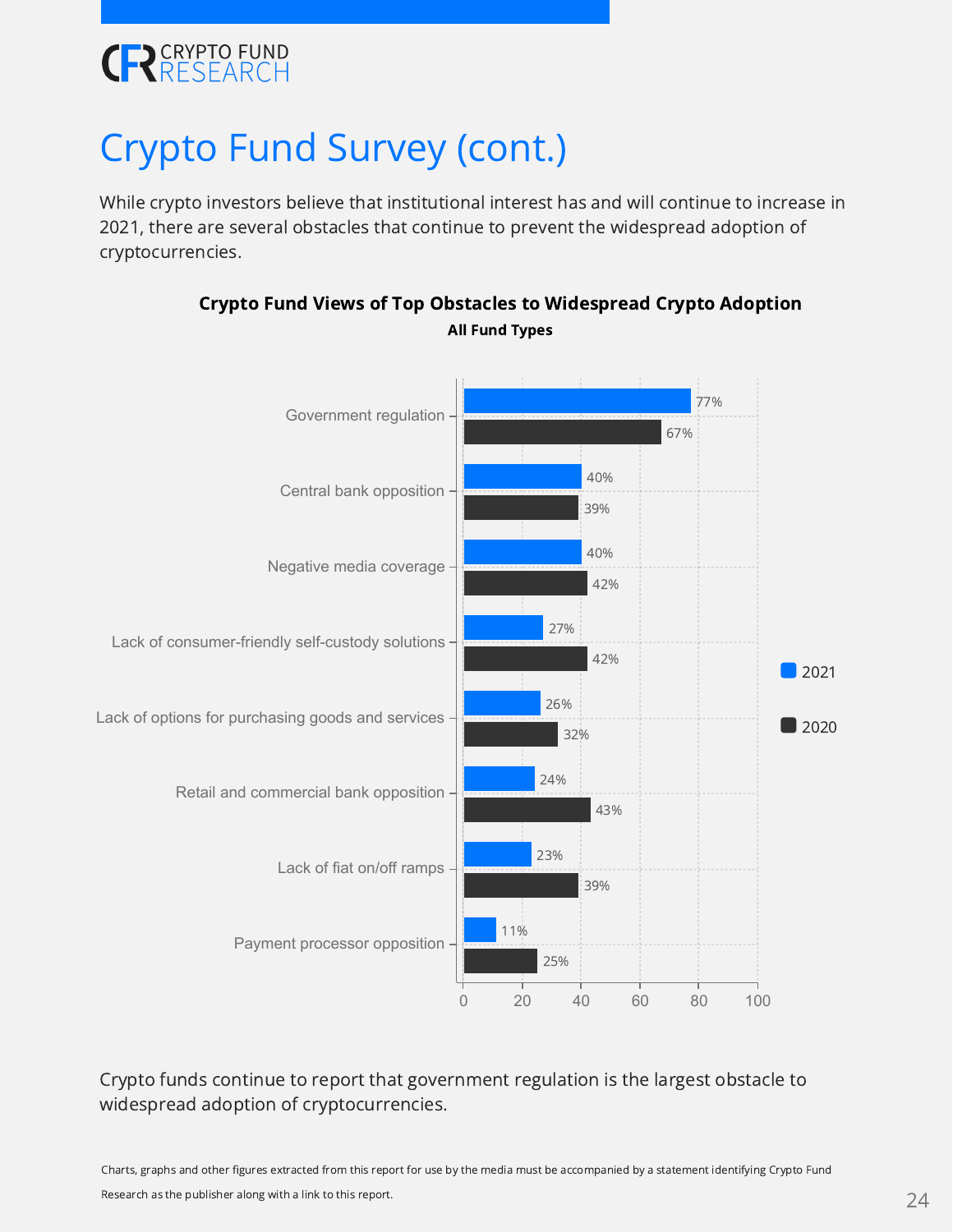### Crypto Fund Survey (cont.)

A question on the role of increased money supply and inflation expectations in shaping crypto adoption, particularly as a store of value, was added to our survey for 2021. 87% of funds believe such increases will drive adoption while only 4% disagree.

Though not shown above, there was no disagreement from funds based in Europe/Other. Funds based in Asia were somewhat more likely to disagree.

#### Crypto Funds Agree Increases in Money Supply and Inflation will Drive Crypto Adoption All Fund Types

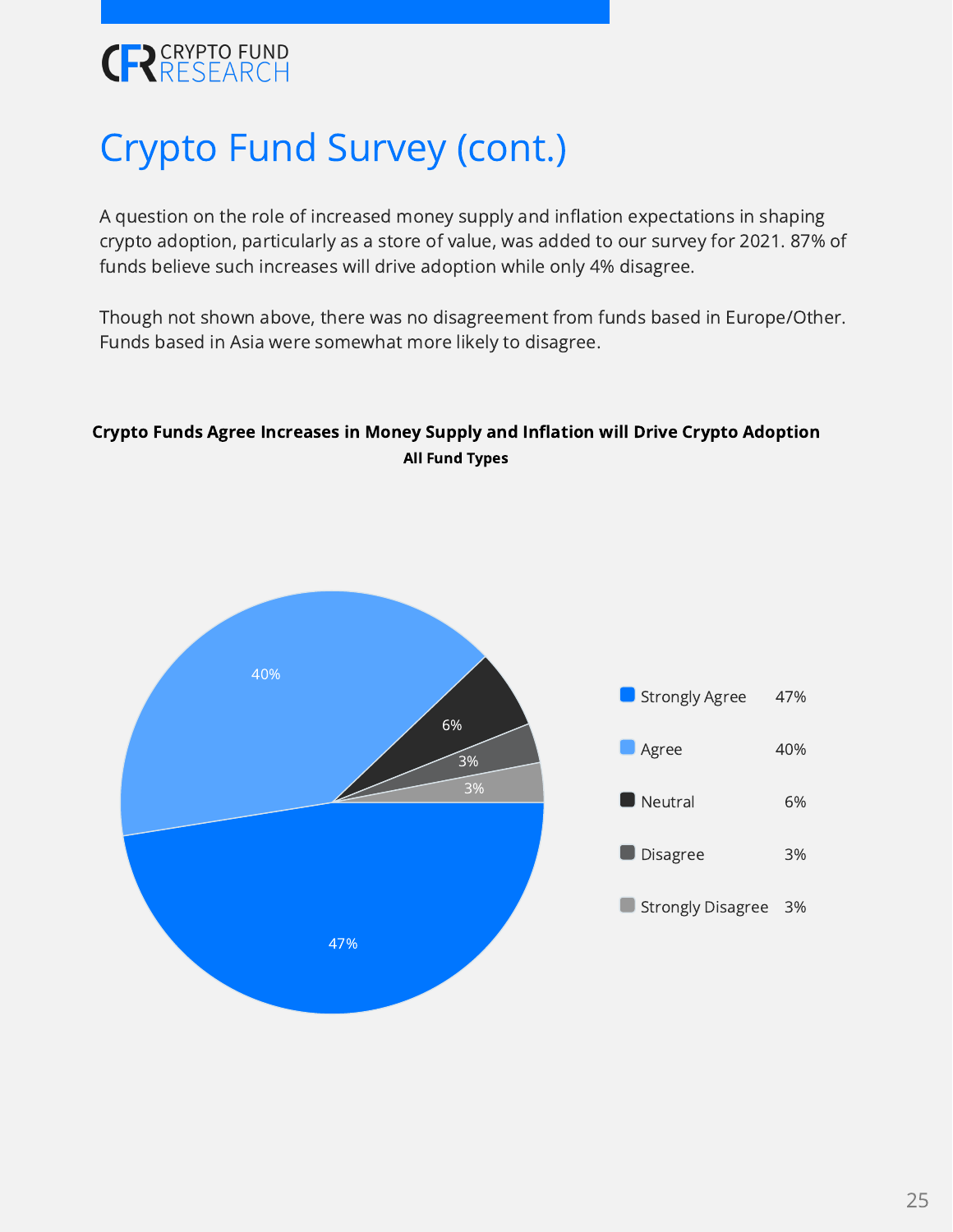

#### Crypto Fund Survey (cont.)

Thank you to the more than 60 crypto fund respondents that completed our survey including:



Altana Digital Currency Fund ARCA Astronaut Capital Baekdu Technologies Belton Capital Bitrock Capital Partners, LP BKCoin Capital Blockchain Coinvestors Blockchain Strategies Fund Blockforce Capital Bohr Arbitrage Crypto Fund Cambrian Asset Management CityBlock Capital Coincident Capital Crypto Fund AG DFi Labs Digital Capital Management Galois Capital Hartmann Capital Icoinic Algorithmic Fund Kenetic Lavaliere Capital Management Leonidas Cryptocurrency Fund Liberty Bitcoin Fund Liquibit USD Market Neutral Arbitrage Fund M31 Capital MaiCapital - Blockchain Opportunity Fund MVPQ Limited NamNar Alternatives fund lp ODIN88 Elite Crypto Fund Off the Chain LP Permian Capital Fund, LP ProChain Capital Protein Capital Fund Proxima Investments Pure Crypto LP Pythagoras Investment Management LLC Rivemont Crypto Fund S2F CAPITAL LP Smart Index Crypto Fund Limited Stylus Capital Tally Capital The Bitcoin Fund (TSX:QBTC) Tradecraft Crypto Asset Fund Waterdrip Capital